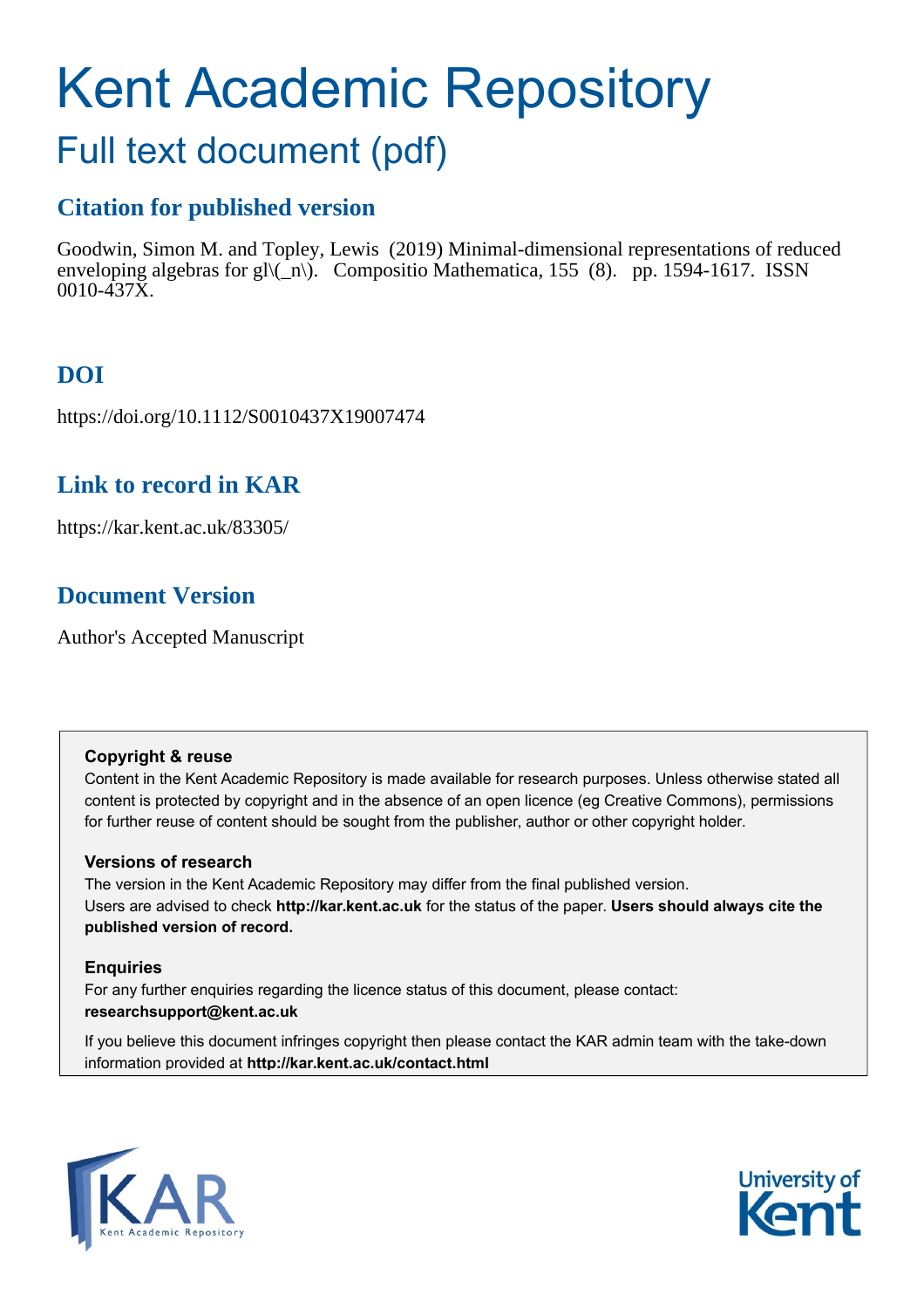#### MINIMAL DIMENSIONAL REPRESENTATIONS OF REDUCED ENVELOPING ALGEBRAS FOR  $\mathfrak{gl}_n$

#### SIMON M. GOODWIN AND LEWIS TOPLEY

ABSTRACT. Let  $\mathfrak{g} = \mathfrak{gl}_N(\mathbb{k})$ , where k is an algebraically closed field of characteristic  $p > 0$ , and  $N \in \mathbb{Z}_{\geq 1}$ . Let  $\chi \in \mathfrak{g}^*$  and denote by  $U_{\chi}(\mathfrak{g})$  the corresponding reduced enveloping algebra. The Kac–Weisfeiler conjecture, which was proved by Premet, asserts that any finite dimensional  $U_{\chi}(\mathfrak{g})$ -module has dimension divisible by  $p^{d_{\chi}}$ , where  $d_{\chi}$  is half the dimension of the coadjoint orbit of  $\chi$ . Our main theorem gives a classification of  $U_{\chi}(\mathfrak{g})$ -modules of dimension  $p^{d_{\chi}}$ . As a consequence, we deduce that they are all parabolically induced from a 1-dimensional module for  $U_0(\mathfrak{h})$  for a certain Levi subalgebra  $\mathfrak{h}$  of  $\mathfrak{g}$ ; we view this as a modular analogue of Mœglin's theorem on completely primitive ideals in  $U(\mathfrak{gl}_N(\mathbb{C}))$ . To obtain these results, we reduce to the case  $\chi$  is nilpotent, and then classify the 1-dimensional modules for the corresponding restricted W-algebra.

#### 1. INTRODUCTION

Let k be an algebraically closed field of characteristic  $p > 0$ , and  $N \in \mathbb{Z}_{\geq 1}$ . Let  $G :=$  $GL_N(\mathbb{k})$  and  $\mathfrak{g} := \mathfrak{gl}_N(\mathbb{k}) = \text{Lie } G$ . For  $x \in \mathfrak{g}$ , we write  $x^{[p]}$  for the pth power of x as a matrix, and recall that  $x \mapsto x^{[p]}$  is the p-power map for the restricted Lie algebra structure on  $\mathfrak g$ . Also we write  $x^p$  for the pth power of x in the universal enveloping algebra  $U(\mathfrak g)$  of  $\mathfrak g$ . Then the elements  $x^p - x^{[p]}$  are central elements in  $U(\mathfrak{g})$ , and the p-centre  $Z_p(\mathfrak{g})$  of  $U(\mathfrak{g})$  is defined to be the subalgebra generated by  $\{x^p - x^{[p]} \mid x \in \mathfrak{g}\}\.$  It is well-known that  $Z_p(\mathfrak{g})$  is G-isomorphic to the Frobenius twist  $S(\mathfrak{g})^{(1)}$  of the symmetric algebra on  $\mathfrak g$  and that  $U(\mathfrak g)$  is free of rank  $p^{\dim \mathfrak{g}}$  over  $Z_p(\mathfrak{g})$ .

For an irreducible  $U(\mathfrak{g})$ -module M, the central elements  $x^p - x^{[p]}$  act on M as  $\chi(x)^p$  for some  $\chi \in \mathfrak{g}^*$ , thanks to Quillen's lemma. We define the ideal  $J_{\chi}$  of  $U(\mathfrak{g})$  to be generated by  $\{x^p - x^{[p]} - \chi(x)^p \mid x \in \mathfrak{g}\}\$ , and the reduced enveloping algebra associated to  $\chi$  to be  $U_{\chi}(\mathfrak{g}) := U(\mathfrak{g})/J_{\chi}$ . Then we have seen that any irreducible  $U(\mathfrak{g})$ -module factors through  $U_{\chi}(\mathfrak{g})$  for some  $\chi \in \mathfrak{g}^*$ , and that  $\dim U_{\chi}(\mathfrak{g}) = p^{\dim \mathfrak{g}}$ .

Reduced enveloping algebras  $U_{\gamma}(\mathfrak{g})$ , are defined more generally for the Lie algebra g of a reductive algebraic group G over k, and their representation theory attracted a great deal of research interest from leading mathematicians including Friedlander–Parshall, Humphreys, Jantzen, Kac and Premet in the late 20th century, we refer to the survey articles [Ja] and [Hu] for an overview. There has been continued interest and progress in the representation theory of reduced enveloping algebra, a notable advance being the proof by Bezrukavnikov–Mirkovic in  $[BM]$  of a conjecture of Lusztig regarding irreducible modules, for p sufficiently large. An important conjecture of Kac–Weisfeiler stated in [VK] asserts that, for G simple, the dimension of a  $U_{\chi}(\mathfrak{g})$ -module has dimension divisible by  $p^{d_{\chi}}$ , where  $d_{\chi}$  is half the dimension of the coadjoint orbit of  $\chi$ , and was proved by Premet in [Pr1, Theorem I] (under some mild restrictions on G and p). The case  $\mathfrak{g} = \mathfrak{gl}_N(\mathbb{k})$  can be deduced directly if  $p \nmid N$ ; also the

<sup>2010</sup> Mathematics Subject Classification: 17B10, 17B37.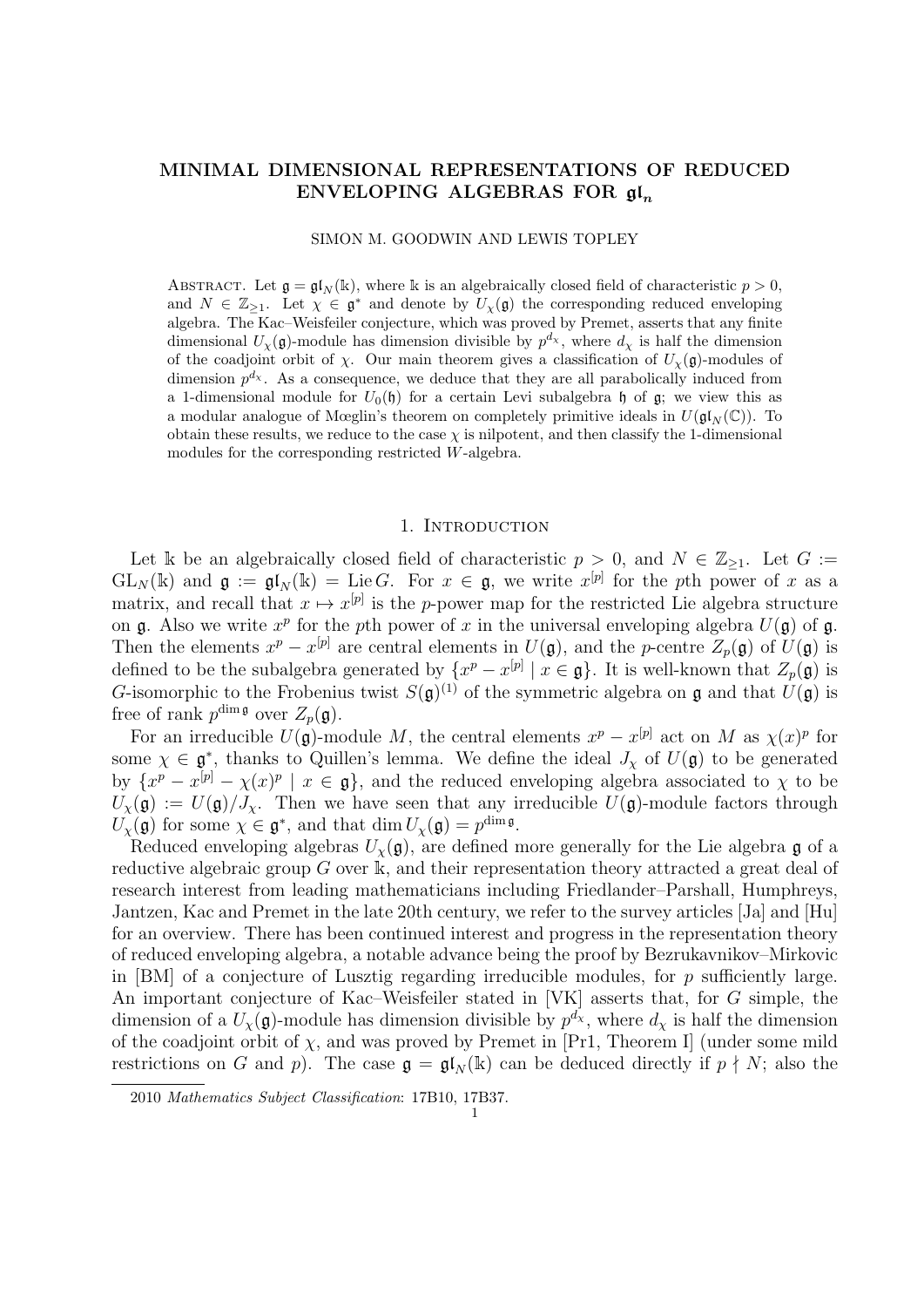case  $p \mid N$  can now be obtained from an alternative proof by Premet in [Pr2, §2.6]. We also mention that Friedlander–Parshall previously proved the conjecture for  $\mathfrak{g} = \mathfrak{sl}_N(\mathbb{k})$  and  $p \nmid N$  in [FP3, Theorem 5.1]. Consequently  $p^{d_X}$  is smallest dimension of a  $U_\chi(\mathfrak{g})$ -module, so we refer to  $p^{d_{\chi}}$ -dimensional modules for  $U_{\chi}(\mathfrak{g})$  as *minimal dimensional modules*. We note that there is a relatively straightforward way, via parabolic induction, to construct minimal dimensional  $U_{\gamma}(\mathfrak{g})$ -modules for  $\mathfrak{g} = \mathfrak{gl}_N(\mathbb{k})$ , as was first observed by Friedlander–Parshall in [FP3, Corollary 5.2].

In this paper we classify the minimal dimensional  $U_{\chi}(\mathfrak{g})$ -modules (for  $\mathfrak{g} = \mathfrak{gl}_N(\mathbb{k})$ ), as stated in Theorem 1.1. As a consequence we show that they all can be obtained by parabolically inducing a 1-dimensional  $U_0(\mathfrak{h})$ -module for a certain Levi subalgebra  $\mathfrak{h}$  of  $\mathfrak{g}$ , as stated in Corollary 1.2. Both of these results are formulated for  $\chi \in \mathfrak{g}^*$  nilpotent, but as explained in §2.1 there is a reduction to this case. We note that Corollary 1.2 can be viewed as a modular analogue of Mœglin's theorem, from [Mœ] on completely prime ideals of  $U(\mathfrak{gl}_N(\mathbb{C}))$ . Further, we remark some of our methods adapt those of Brundan in [Br], in which he gives an alternative proof of Mœglin's theorem.

We require some notation to state our main results. This is all set out in detail in Section 2, and here we only point out the necessary parts for the statements of Theorem 1.1 and Corollary 1.2.

The trace form on  $\mathfrak{g} := \mathfrak{gl}_N(\mathbb{k})$  is denoted  $(\cdot, \cdot)$  and allows us to identify  $\mathfrak{g} \cong \mathfrak{g}^*$ . Consequently, we can talk about Jordan decomposition of elements of  $\mathfrak{g}^*$  and nilpotent elements of  $\mathfrak{g}^*$ . We let b be the Borel subalgebra of upper triangular matrices and t the maximal toral subalgebra of diagonal matrices.

Let  $p = (p_1 \leq p_2 \leq \cdots \leq p_n)$  be a partition of N, and let  $\pi$  be a pyramid associated to p. This means that  $\pi$  is diagram with N boxes organised in rows, with row lengths given by **p** as defined in §2.2; further the boxes in  $\pi$  are labelled from 1 to N along rows starting from the top row. There is some choice of the pyramid  $\pi$ , and much of the notation below is dependant on this choice; as the results are all valid for any choice of  $\pi$ , we choose to work in this generality, and just note that the left justified pyramid is one choice that can be made.

From  $\pi$  we define the nilpotent element  $e \in \mathfrak{g}$  as in (2.3), and let  $\chi := (e, \cdot) \in \mathfrak{g}^*$ . Then  $\chi \in \mathfrak{g}^*$  is nilpotent and as we range over all partitions  $p$  of N, we get representatives of all coadjoint G-orbits of nilpotent elements of  $\mathfrak{g}^*$ . As explained in §2.2, we have that  $\chi$  is in standard Levi form with respect to **b**. A good grading of  $\frak{g}$  for e is defined in (2.4), and from this we can define the parabolic subalgebra  $\mathfrak p$  with Levi factor  $\mathfrak h$  as in (2.5). We note that t is contained in  $\mathfrak p$  and  $\mathfrak h$ , but that  $\mathfrak b \nsubseteq \mathfrak p$ .

Let  $\mathbb{F}_p \subseteq \mathbb{R}$  denote the field of p elements. We define  $\text{Tab}_k(\pi)$  to be fillings of the boxes of  $\pi$  with elements from k; and we define  $\text{Tab}_{\mathbb{F}_p}(\pi) \subseteq \text{Tab}_{\mathbb{k}}(\pi)$  to be the filling with elements from  $\mathbb{F}_p$ . We refer to elements of  $\text{Tab}_k(\pi)$  as  $\pi$ -tableau. Given  $A \in \text{Tab}_k(\pi)$ , we denote the entry in the box labelled i in  $\pi$  by  $a_i$ . Let  $\varepsilon_1, \ldots, \varepsilon_N$  be the standard basis of  $\mathfrak{t}^*$  and define  $\lambda_A = \sum_{i=1}^N a_i \varepsilon_i \in \mathfrak{t}^*$  for  $A \in \text{Tab}_k(\pi)$ . We say that  $A \in \text{Tab}_k(\pi)$  is column connected if  $a_i = a_j + 1$  whenever box i is directly above box j in  $\pi$ .

The weight  $\rho \in \mathfrak{t}^*$  is defined in (2.6): it is a convenient renormalization of the half sum of positive roots corresponding to b. Also we define  $\bar{\rho} \in \mathfrak{t}^*$  in (2.7), which is the half sum of positive roots for a Borel subalgebra of p, with a convenient renormalization.

We recap some established representation theory of  $U_{\chi}(\mathfrak{g})$  and interpret it in our notation, see for example [Ja, Section 10], more detail is given in §2.5. Since  $e \in \mathfrak{b}$ , we have that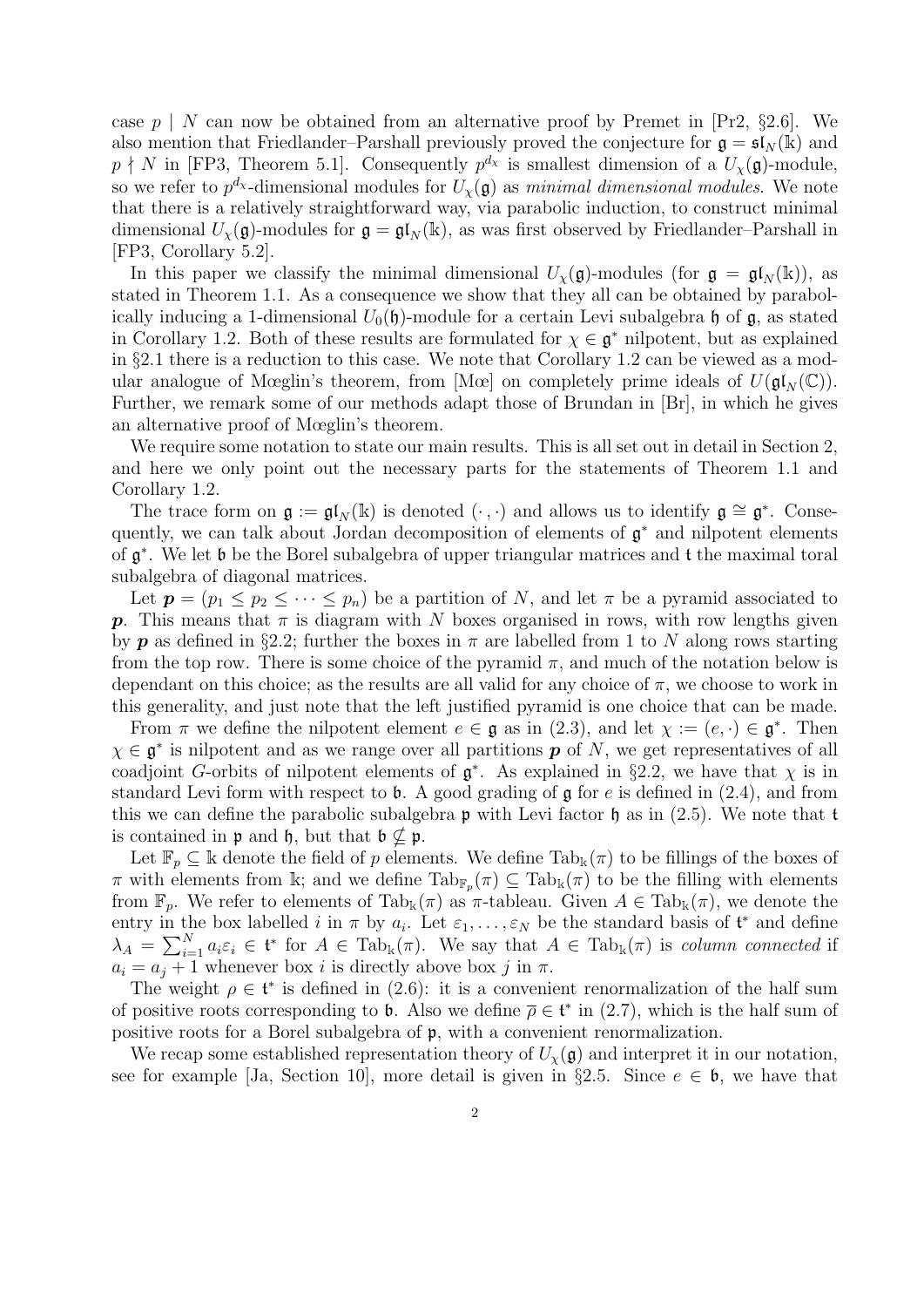$\chi(\mathfrak{b}) = 0$ . Given  $A \in \text{Tab}_{\mathbb{F}_p}(\pi)$  we define  $\mathbb{k}_A$  to be the 1-dimensional  $U_0(\mathfrak{b})$ -module on which t acts via  $\lambda_A-\rho$ , and the baby Verma module to be  $Z_{\chi}(A)=U_{\chi}(\mathfrak{g})\otimes_{U_0(\mathfrak{b})}\mathbb{k}_A$ . It is known that  $Z_{\chi}(A)$  has a unique maximal submodule, and we denote the simple head of  $Z_{\chi}(A)$  by  $L_{\chi}(A)$ . Further, any irreducible  $U_{\chi}(\mathfrak{g})$ -module is isomorphic to  $L_{\chi}(A)$  for some  $A \in \text{Tab}_{\mathbb{F}_p}(\pi)$ , and for  $A, A' \in \text{Tab}_{\mathbb{F}_p}(\pi)$ , we have  $L_{\chi}(A) \cong L_{\chi}(A')$  if and only if A is row equivalent to A'. We recall that we say that A is row equivalent to A' if we can obtain A' from A by reordering the entries in rows.

We are now in a position to state our main theorem giving a classification of minimal dimensional  $U_{\chi}(\mathfrak{g})$ -modules.

**Theorem 1.1.** Let  $\mathfrak{g} = \mathfrak{gl}_N(\mathbb{k})$ , let  $\pi$  be a pyramid corresponding to a partition **p** of N, and let  $\chi$  be the nilpotent element of  $\mathfrak{g}^*$  determined by  $\pi$ . For  $A \in \text{Tab}_{\mathbb{F}_p}(\pi)$ , we have that  $L_{\chi}(A)$  is a minimal dimensional  $U_{\chi}(\mathfrak{g})$ -module if and only if A is row equivalent to a column connected  $\pi$ -tableau.

To state Corollary 1.2, we have to define certain 1-dimensional  $U_0(\mathfrak{p})$ -modules. As explained in §2.5, given  $A \in \text{Tab}_{\mathbb{F}_p}(\pi)$ , we have that  $\lambda_A - \overline{\rho}$  is the weight of a 1-dimensional  $U_0(\mathfrak{h})$ -module if and only A is column connected. For column connected  $A \in \text{Tab}_{\mathbb{F}_p}(\pi)$ , we define  $\overline{k}_A$  to be the one dimensional  $U_0(\mathfrak{p})$ -module obtained by inflating the 1-dimensional  $U_0(\mathfrak{h})$ -module with weight  $\lambda_A - \overline{\rho}$ . In Theorem 2.2, we show that  $L_{\chi}(A) \cong U_{\chi}(\mathfrak{g}) \otimes_{U_0(\mathfrak{p})} \overline{\mathbb{K}}_A$ for column connected  $A \in \text{Tab}_{\mathbb{F}_p}(\pi)$ . Combining this with Theorem 1.1, we immediately deduce.

**Corollary 1.2.** Let  $\mathfrak{g} = \mathfrak{gl}_N(\mathbb{k})$ , let  $\pi$  be a pyramid corresponding to a partition **p** of N, let  $\chi$  be the nilpotent element of  $\mathfrak{g}^*$  determined by  $\pi$ , and let  $\mathfrak{p}$  be the parabolic subalgebra of  $\mathfrak{g}$ determined by  $\pi$ . Let L be a minimal dimensional  $U_{\chi}(\mathfrak{g})$ -module. Then  $L \cong U_{\chi}(\mathfrak{g}) \otimes_{U_0(\mathfrak{p})} \mathbb{K}_A$ for some column connected  $A \in \text{Tab}_{\mathbb{F}_p}(\pi)$ .

We give an outline of the main ideas in the proof of Theorem 1.1. The key step is to rephrase the problem in terms of W-algebras through Premet's equivalence. Let  $U(\mathfrak{g},e)$  be the finite W-algebra as in  $[GT, Definition 4.3]$ ; in fact we use an equivalent definition in this paper as a subalgebra of  $U(\mathfrak{p})$  as explained in §2.6. The restricted W-algebra  $U_0(\mathfrak{g}, e)$  is as in [GT, Definition 8.5], though as explained in §2.6 our notation in this paper differs from that in [GT] and we view  $U_0(\mathfrak{g}, e)$  as a subalgebra of  $U_0(\mathfrak{p})$ . The definitions of these W-algebras in [GT] are inspired by work of Premet, where  $U(\mathfrak{g},e)$  has appeared for p sufficiently large and is obtained from a characteristic 0 finite  $W$ -algebra via reduction modulo  $p$ , see for example [Pr3, §2.5].

We recall that Premet's equivalence, which is stated in Theorem 2.4, gives an equivalence of categories between  $U_{\chi}(\mathfrak{g})$ -mod and  $U_0(\mathfrak{g}, e)$ -mod. Moreover, through this equivalence a  $U_0(\mathfrak{g}, e)$ -module of dimension m corresponds to a  $U_\chi(\mathfrak{g})$ -module of dimension  $mp^{d_\chi}$ . Therefore, in order to prove Theorem 1.1, we want to classify the 1-dimensional  $U_0(\mathfrak{g}, e)$ -modules.

In fact we classify all 1-dimensional  $U(\mathfrak{g}, e)$ -modules and determine which ones factor through the quotient map  $U(\mathfrak{g}, e) \to U_0(\mathfrak{g}, e)$ . We show that  $U(\mathfrak{g}, e)$  is a modular truncated shifted Yangian, see Theorem 4.3. This is proved by following the methods of Brundan– Kleshchev in [BK1], but now using the PBW theorem for  $U(\mathfrak{g},e)$  given in [GT, Theorem 7.3] and reduction modulo p arguments. In particular, this allows us to determine the abelianisation  $U(\mathfrak{g},e)^{ab}$  of  $U(\mathfrak{g},e)$ , by observing that a calculation by Premet from [Pr3, Theorem 3.3 applies in characteristic p. As mentioned above we view  $U(\mathfrak{g},e)$  as a subalgebra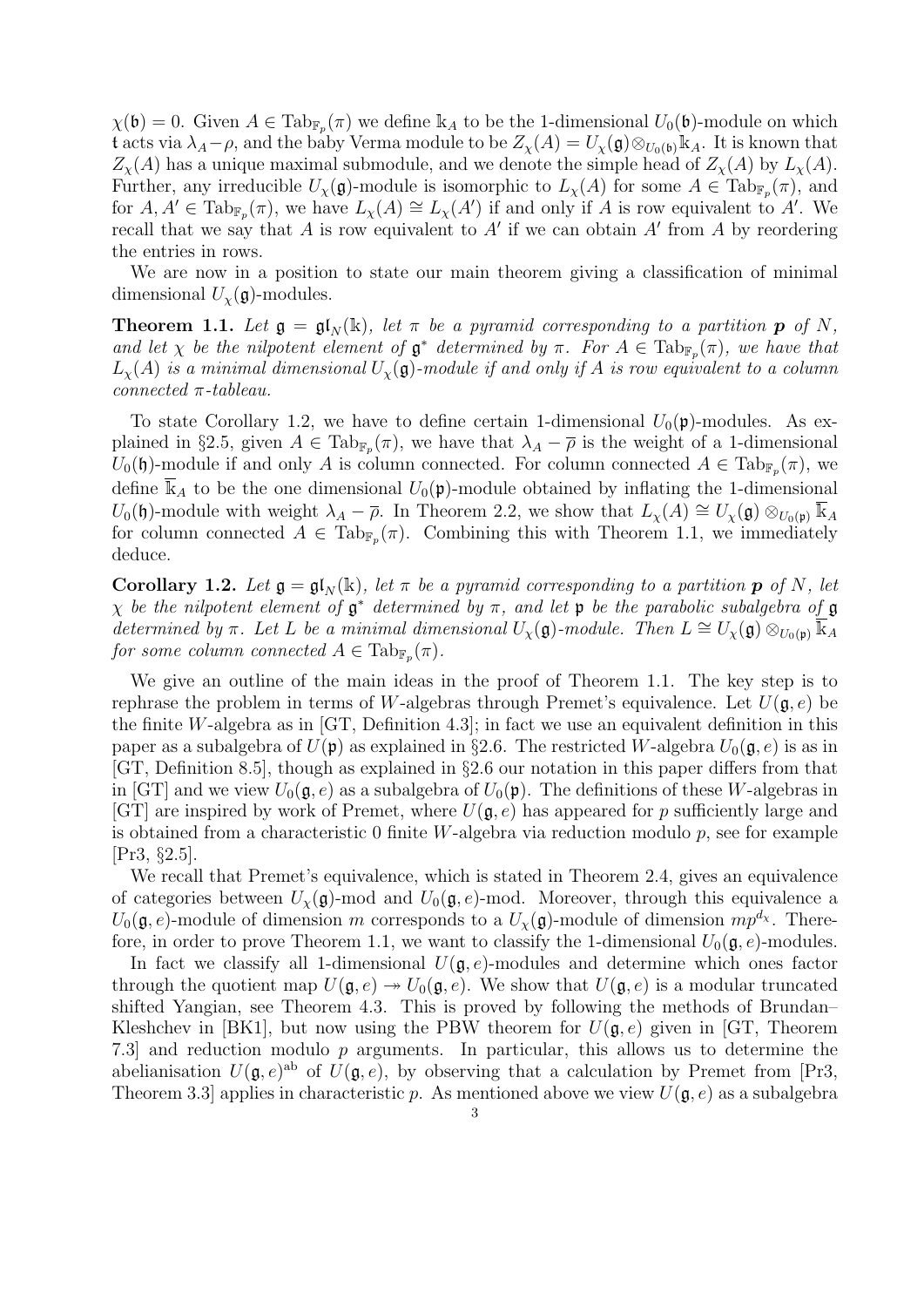of  $U(\mathfrak{p})$ . Thus we obtain 1-dimensional  $U(\mathfrak{g}, e)$ -modules by restricting 1-dimensional  $U(\mathfrak{p})$ modules. Rather than using the labelling of 1-dimensional  $U(\mathfrak{p})$ -modules as  $\overline{k}_A$  for column connected A in Tab<sub>k</sub> $(\pi)$  above, we in fact consider  $U(\mathfrak{p})$ -modules k<sub>A</sub>, where a different shift is used. Using the description of  $U(\mathfrak{g},e)^{ab}$ , we are able to deduce that the restriction of the modules  $\Bbbk_A$  for column connected  $A \in \text{Tab}_\Bbbk(\pi)$  give all of the 1-dimensional  $U(\mathfrak{g}, e)$ -modules. Moreover, for column connected  $A, A' \in \text{Tab}_k(\pi)$  we deduce that the restrictions of  $\mathbb{k}_A$  and  $\widetilde{\mathbb{k}}_{A'}$  are isomorphic if and only if A is row equivalent to A'. We denote  $\widetilde{\mathbb{k}}_A$  restricted to  $U(\mathfrak{g}, e)$ by  $\widetilde{\mathbb{K}}_{\overline{A}}$ . Our methods for this classification of 1-dimensional  $U(\mathfrak{g}, e)$ -modules are similar to those used by Brundan in [Br, Section 2].

Our next step is to show, for column connected  $A \in \text{Tab}_\Bbbk(\pi)$ , that  $\widetilde{\Bbbk}_{\overline{A}}$  factors to a module for  $U_0(\mathfrak{g},e)$  if and only if  $A \in \text{Tab}_{\mathbb{F}_p}(\pi)$ . This deduction is not immediate and is given in Theorem 6.1. From here we are in a position to apply Premet's equivalence to determine the minimal dimensional  $U_{\gamma}(\mathfrak{g})$ -modules. A key step for this is given by Theorem 2.2, which says that  $L_{\chi}(A) \cong U_{\chi}(\mathfrak{g}) \otimes_{U_0(\mathfrak{p})} \overline{\mathbb{k}}_A$  for column connected  $A \in \text{Tab}_{\mathbb{F}_p}(\pi)$ . This requires us to identify a vector in  $U_{\chi}(\mathfrak{g}) \otimes_{U_0(\mathfrak{p})} \mathbb{k}_A$ , which spans a 1-dimensional  $U(\mathfrak{b})$ -module with weight  $\lambda_A - \rho$ . From this we can deduce that  $L_{\chi}(A)$  is minimal dimensional if A is column connected. By applying our classification of 1-dimensional  $U_0(\mathfrak{g}, e)$ -modules and Premet's equivalence, we are thus able to conclude that the set  $L_{\chi}(A)$  for  $A \in \text{Tab}_{\mathbb{F}_p}(\pi)$  column connected (up to row equivalence) gives all of the minimal dimensional  $U_{\chi}(\mathfrak{g})$ -modules, which proves Theorem 1.1. In fact it is possible to show that through Premet's equivalence  $\widetilde{\mathbb{K}}_{\overline{A}}$  corresponds to  $L_{\chi}(A)$ ; this is discussed in Remark 7.1.

We end the introduction with some remarks about minimal dimensional modules for reduced enveloping algebras  $U_{\chi}(\mathfrak{g})$  for  $\mathfrak{g}$  the Lie algebra of a reductive algebraic group over k. The assertion that there is a  $U_{\chi}(\mathfrak{g})$ -module of dimension  $p^{d_{\chi}}$  is now known as Humphreys' conjecture, see [Hu, §8], though we note that the question was asked earlier by Kac in his review of [Pr1] on the Mathematical Reviews. There has been lots of progress on this conjecture recently and thanks to the results of Premet in [Pr4] it is now known to be true for  $p$  sufficiently large; further Premet states that in forthcoming work he will give an explicit lower bound on  $p$ . The questions of whether the minimal dimensional modules can be classified, and whether they are parabolically induced are also of great interest. We plan to consider these in future work, and note that the characteristic 0 version of the latter is addressed in work of Premet and the second author in [PT].

Acknowledgments. Both authors would like to thank the University of Padova and the Erwin Schrödinger Institute, Vienna, where parts of this work were carried out. The first author is supported in part by EPSRC grant EP/R018952/1. The second author gratefully acknowledges funding from the European Commission, Seventh Framework Programme, Grant Agreement 600376, as well as EPSRC grant EP/N034449/1. We thank Alexander Premet for helpful correspondence about this work, and the referee for useful comments.

#### 2. Preliminaries

2.1. The general linear Lie algebra and reduced enveloping algebras. Let  $\Bbbk$  be an algebraically closed field of characteristic  $p > 0$  and let  $N \in \mathbb{Z}_{\geq 1}$ . Throughout this paper  $G := GL_N(\mathbb{k})$  and  $\mathfrak{g} := \mathfrak{gl}_N(\mathbb{k})$  is the Lie algebra of G, which is spanned by the matrix units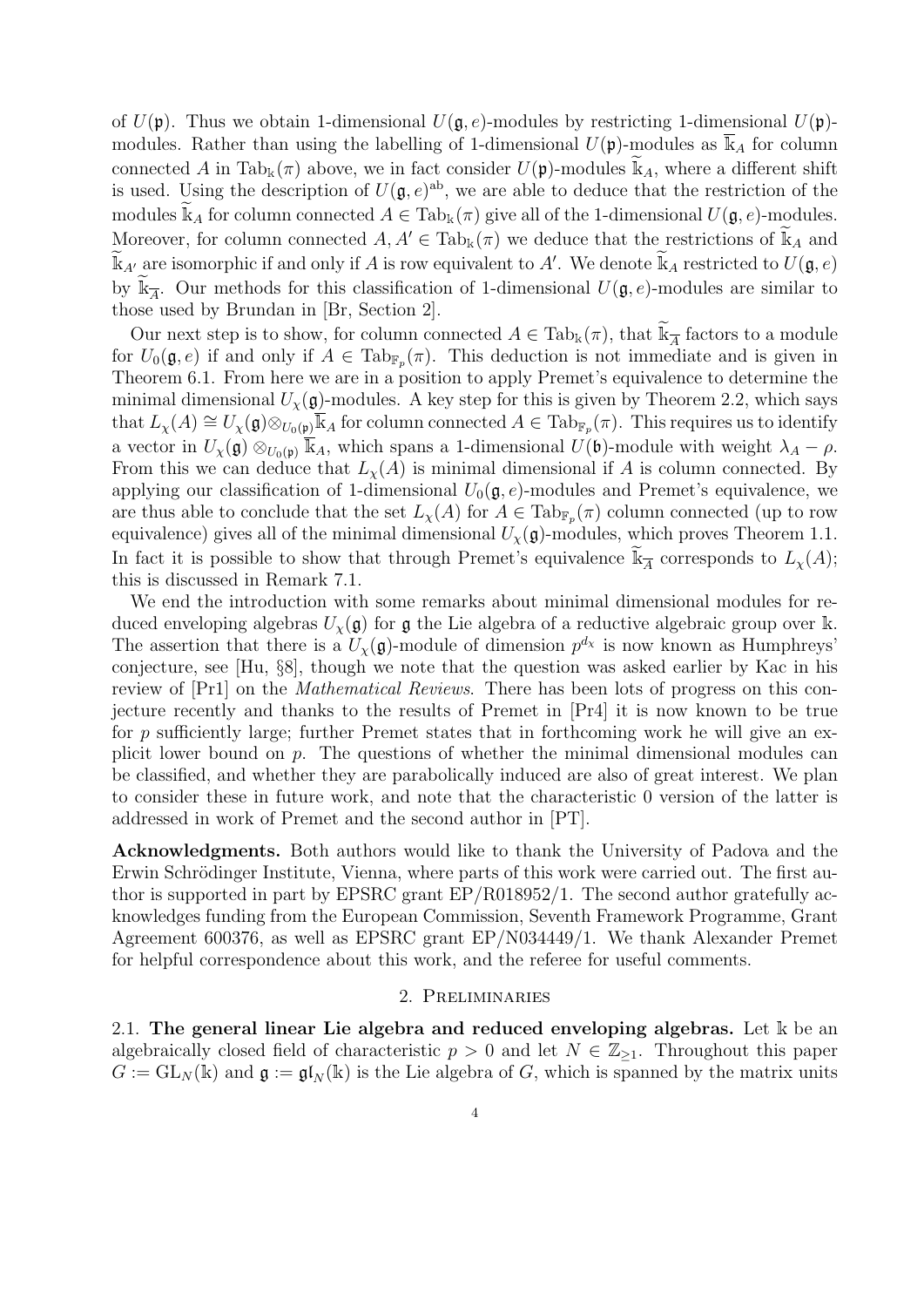${e_{i,j} | 1 \leq i,j \leq N}$ . Let  $(\cdot, \cdot) : \mathfrak{g} \times \mathfrak{g} \to \mathbb{k}$  denote the trace form associated to the natural representation of G, which we use to identify  $\mathfrak{g} \cong \mathfrak{g}^*$  as G-modules. The universal enveloping algebra of  $\mathfrak g$  is denoted  $U(\mathfrak g)$ .

We occasionally need to call on some results from characteristic zero and so we fix some more notation. We let  $\mathfrak{g}_\mathbb{Z}$  denote the general linear Lie Z-algebra  $\mathfrak{gl}_N(\mathbb{Z})$  and we write  $\mathfrak{g}_\mathbb{C}$ for  $\mathfrak{gl}_N(\mathbb{C})$ . Throughout we use the identifications  $\mathfrak{g} \cong \mathfrak{g}_{\mathbb{Z}} \otimes_{\mathbb{Z}} \mathbb{K}$  and  $\mathfrak{g}_\mathbb{C} \cong \mathfrak{g}_{\mathbb{Z}} \otimes_{\mathbb{Z}} \mathbb{C}$ , and by a slight abuse of notation we view the matrix units  $e_{i,j}$  as elements of  $\mathfrak{g}_\mathbb{Z}$  or  $\mathfrak{g}_\mathbb{C}$  when it is convenient to do so. We often consider subalgebras of g, which are spanned by matrix units, so have analogues inside  $\mathfrak{g}_\mathbb{Z}$  and  $\mathfrak{g}_\mathbb{C}$  and we denote them by decorating with subscripts  $\mathbb Z$  and C. We mention that since  $\mathfrak{g}_\mathbb{Z}$  is a free Z-module the PBW theorem holds for  $U(\mathfrak{g}_\mathbb{Z})$ , so that  $U(\mathfrak{g}_{\mathbb{Z}})$  is a free Z-module with a basis consisting of ordered monomials in the matrix units with respect to any choice of total order.

Let  $g \in G$ ,  $x \in \mathfrak{g}$  and  $\chi \in \mathfrak{g}^*$ . We write  $g \cdot x$  for the image of x under the adjoint action of g, so as matrices  $g \cdot x = gxg^{-1}$ ; this action extends to an action on  $U(\mathfrak{g})$  by algebra automorphisms. The centralizer of x in G is denoted  $G^x := \{g \in G \mid g \cdot x = x\}$  and the centralizer of x in g is denoted  $\mathfrak{g}^x := \{y \in \mathfrak{g} \mid [y, x] = 0\}$ ; we note that we have  $\mathfrak{g}^x = \text{Lie}(G^x)$ . We write  $G \cdot \chi$  for the coadjoint orbit of  $\chi$ . It is well-known that  $\dim(G \cdot \chi)$  is even and we define  $d_{\chi} := \frac{1}{2} \dim(G \cdot \chi)$ .

Let  $T \subseteq B \subseteq G$  be the maximal torus and Borel subgroup consisting of diagonal matrices and upper triangular matrices respectively, and let  $\mathfrak{t} := \text{Lie}(T)$ ,  $\mathfrak{b} := \text{Lie}(B)$ . We use the notation  $diag(d_1, \ldots, d_n)$  to denote the element of T with  $d_i$  in the *i*th entry of the diagonal. We write  $X^*(T)$  for the group of characters, and let  $\{\varepsilon_1,\ldots,\varepsilon_N\}$  be the standard basis of  $X^*(T)$  defined by  $\varepsilon_i(\text{diag}(d_1,\ldots,d_n)) = d_i$ . Let  $\Phi \subseteq X^*(T)$  be the root system of G with respect to T, so  $\Phi = {\varepsilon_i - \varepsilon_j \mid 1 \le i, j \le n, i \ne j}.$  We write  $e_{i,j}$  for the matrix unit that spans the root space corresponding to  $\varepsilon_i - \varepsilon_j$ . The root subgroup corresponding to  $\varepsilon_i - \varepsilon_j$ is the image of  $u_{i,j} : \mathbb{k} \to G$  defined by  $u_{i,j}(s) := 1 + s e_{i,j}$ , and the adjoint action of  $u_{i,j}(s)$ on  $e_{k,l}$  is given by the formula

$$
u_{i,j}(s) \cdot e_{k,l} = e_{k,l} + s\delta_{j,k}e_{i,l} - s\delta_{l,i}e_{k,j} - s^2\delta_{j,k}\delta_{l,i}e_{i,j}.
$$
 (2.1)

Where it is convenient we allow ourselves to view a character  $\alpha \in X^*(T)$  as an element of  $\mathfrak{t}^*$  by writing  $\alpha$  for  $d\alpha : \mathfrak{t} \to \mathbb{k}$ ; this is a slight abuse of notation, because  $d\alpha = 0$  for any  $\alpha \in pX^*(T).$ 

There is a natural restricted structure on  $\mathfrak{g}$ , where the p-power map  $x \mapsto x^{[p]}$  is given by taking the pth power of x as a matrix. In particular, we note that  $e_{i,j}^{[p]} = \delta_{i,j} e_{i,j}$  for  $1 \leq i, j \leq N$ . The p-centre of  $U(\mathfrak{g})$  is the subalgebra of the centre of  $U(\mathfrak{g})$  generated by  ${e_{i,j}^p - e_{i,j}^{[p]} \mid 1 \leq i,j \leq N}$ . It follows from the PBW theorem that  $U(\mathfrak{g})$  is a free  $Z_p(\mathfrak{g})$ module of rank  $p^{\dim \mathfrak{g}}$ . Further, there is a natural identification  $Z_p(\mathfrak{g}) \cong \mathbb{k}[(\mathfrak{g}^*)^{(1)}]$ , where  $(\mathfrak{g}^*)^{(1)}$  denotes the Frobenius twist of  $\mathfrak{g}^*$ . Given  $\chi \in \mathfrak{g}^*$  we define  $J_{\chi}$  to be the ideal of  $U(\mathfrak{g})$ generated by  $\{x^p - x^{[p]} - \chi(x)^p \mid x \in \mathfrak{g}\},$  and the reduced enveloping algebra corresponding to  $\chi$  to be  $U_{\chi}(\mathfrak{g}) := U(\mathfrak{g})/J_{\chi}$ .

As stated in the introduction, the Kac–Weisfeiler conjecture, which is a theorem of Premet, states that  $p^{d_x}$  is a factor of the dimension of any  $U_\chi(\mathfrak{g})$ -module. We refer to  $U_\chi(\mathfrak{g})$ -modules of dimension  $p^{d_x}$  as *minimal dimensional modules*, and note that such modules are clearly irreducible.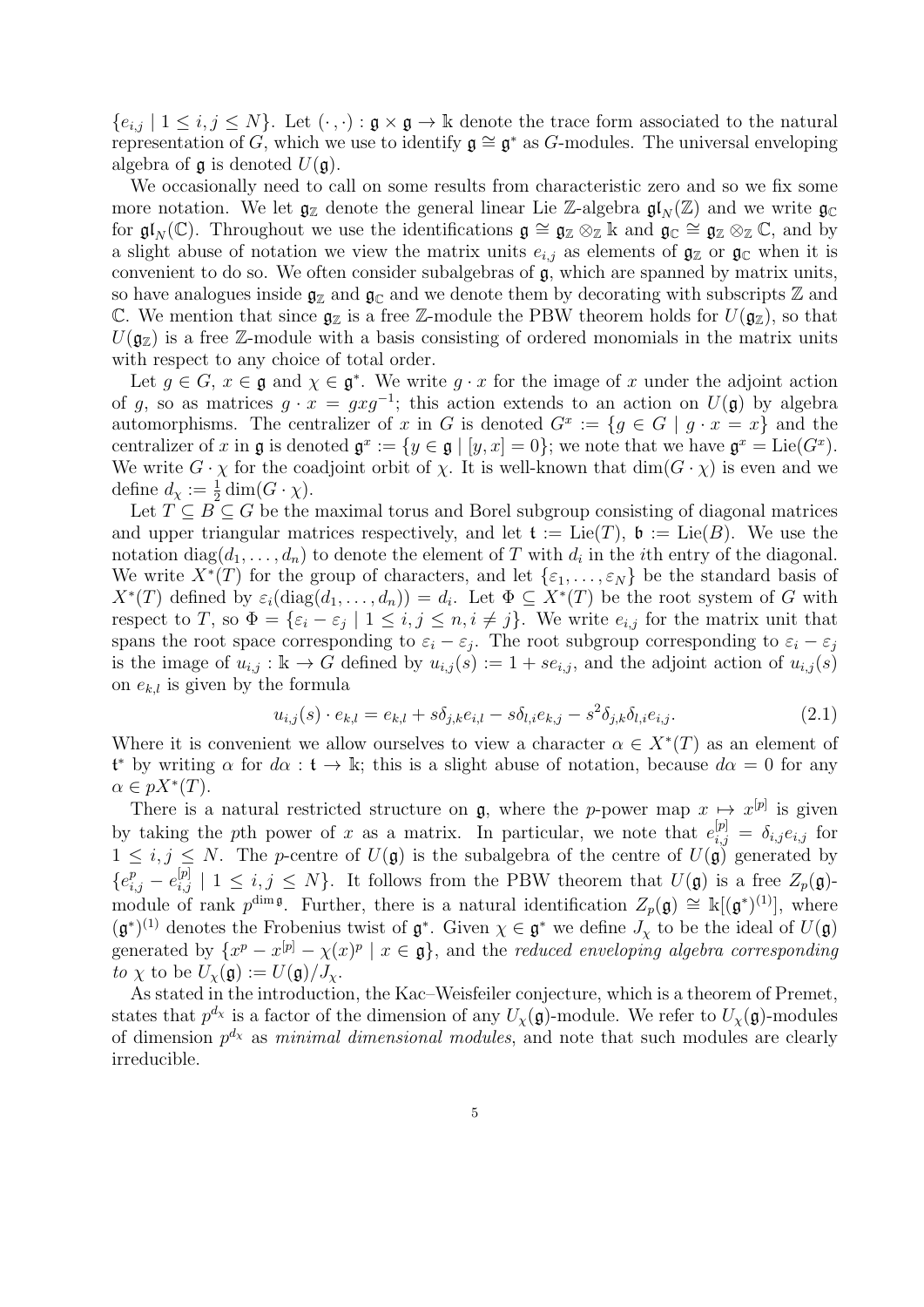Let  $\chi \in \mathfrak{g}^*$ . There is unique  $x \in \mathfrak{g}$  such that  $\chi = (x, \cdot)$ . We have a Jordan decomposition  $x = x_s + x_n$  of x, and thus a corresponding decomposition  $\chi = \chi_s + \chi_n$ . We say that  $\chi$  is nilpotent if  $\chi = \chi_{\rm n}$ . Next we recall the "reduction" to the case  $\chi$  nilpotent in the representation theory of  $U_{\chi}(\mathfrak{g})$  from [FP1, Section 3]; as is noted in [FP1, Section 8], this reduction can also be deduced from [VK, Theorem 2]. Let  $\mathfrak{l} = \mathfrak{g}^{x_s}$ , let q be a parabolic subalgebra of  $\mathfrak g$  with Levi factor I and let  $\mathfrak u$  denote the nilradical of  $\mathfrak q$ . We can parabolically induce a  $U_{\chi}(\mathfrak{l})$ -module M, to obtain the  $U_{\chi}(\mathfrak{g})$ -module  $U_{\chi}(\mathfrak{g}) \otimes_{U_{\chi}(\mathfrak{q})} M$ , where M is the  $U_{\chi}(\mathfrak{q})$ -module on which **u** acts trivially. This gives a functor  $U_\chi(\mathfrak{l})$ -mod  $\to U_\chi(\mathfrak{g})$ -mod and it is proved in [FP1, Theorem 3.2] that this is an equivalence of categories; in turn there is an equivalence  $U_{\chi}(\mathfrak{l})$ -mod  $\cong U_{\chi_{\mathfrak{m}}}(\mathfrak{l})$ -mod as follows from [FP1, Corollary 3.3]. Further, the theory of Jordan normal forms implies that  $\dim(G \cdot \chi) = \dim(L \cdot \chi_n) + 2 \dim \mathfrak{u}$ . Therefore, through the equivalence of categories  $U_{\chi_n}(\mathfrak{l})$ -mod  $\cong U_{\chi}(\mathfrak{g})$ -mod, minimal dimensional modules for  $U_{\chi_n}(\mathfrak{l})$ correspond to minimal dimensional modules for  $U_{\gamma}(\mathfrak{g})$ -mod. This justifies our restriction to nilpotent  $\chi$  in the statements of Theorem 1.1 and Corollary 1.2.

2.2. Pyramids. We require the combinatorics of pyramids to set up some notation. For more details on this we refer to [BK1, Section 7].

We fix a partition  $p = (p_1, \ldots, p_n)$  on N with  $p_1 \leq \cdots \leq p_n$ . A pyramid  $\pi$  associated to p is a diagram with  $p_n$  boxes in the bottom row,  $p_{n-1}$  boxes in the row above it, and so forth, stacked in such a way that every box which is not in the bottom row lies directly above a box in the row beneath it, and boxes occur consecutively in each row. The boxes in the pyramid are numbered along rows from left to right and from top to bottom. For example, the pyramids associated to the partition  $p = (2, 5)$  are

$$
\frac{1}{3}\frac{2}{4}\frac{1}{5}\frac{1}{6}\frac{2}{7}, \frac{1}{3}\frac{2}{4}\frac{1}{5}\frac{2}{6}\frac{1}{7}, \frac{1}{3}\frac{2}{4}\frac{1}{5}\frac{2}{6}\frac{1}{7}.
$$
 (2.2)

Let  $l = p_n$ . The columns of  $\pi$  are labelled 1, 2, ..., l from left to right and the rows are labelled 1, 2, ..., n from top to bottom. We denote the heights of the columns in  $\pi$  by  $q_1, q_2, ..., q_l$ . The box in  $\pi$  containing i is referred to as the ith box, and we write row(i) and col(i) for the row and column of the ith box respectively.

We fix a pyramid  $\pi$  corresponding to **p** for the rest of this paper. From  $\pi$ , we define the shift matrix  $\sigma = (s_{i,j})$  as follows. For  $1 \leq i < j \leq n$  we let  $s_{j,i}$  be the left indentation of the ith row of  $\pi$  relative to the j<sup>th</sup> row, and we let  $s_{i,j}$  be the right indentation of the *i*th row of  $\pi$  relative to the j<sup>th</sup> row; also we set  $s_{i,i} = 0$ . For example the shift matrices associated to the pyramids in (2.2) are

$$
\left(\begin{array}{cc}0 & 3\\0 & 0\end{array}\right), \left(\begin{array}{cc}0 & 2\\1 & 0\end{array}\right), \left(\begin{array}{cc}0 & 1\\2 & 0\end{array}\right) \text{ and } \left(\begin{array}{cc}0 & 0\\3 & 0\end{array}\right).
$$

2.3. The nilpotent element and subalgebras. We define the nilpotent element

$$
e := \sum_{\substack{\text{row}(i) = \text{row}(j) \\ \text{col}(i) = \text{col}(j) - 1}} e_{i,j} \in \mathfrak{g}.
$$
\n
$$
(2.3)
$$

For example for each of the pyramids in (2.2), we have  $e = e_{1,2} + e_{3,4} + e_{4,5} + e_{5,6} + e_{6,7}$ . Observe that e has Jordan blocks of size  $p_1, p_2, ..., p_n$ . We define  $\chi := (e, \cdot) \in \mathfrak{g}^*$ . We also note that  $\chi$  is in standard Levi form (in the sense of [FP2, Definition 3.1]) with respect to the simple roots corresponding to the Borel subalgebra b.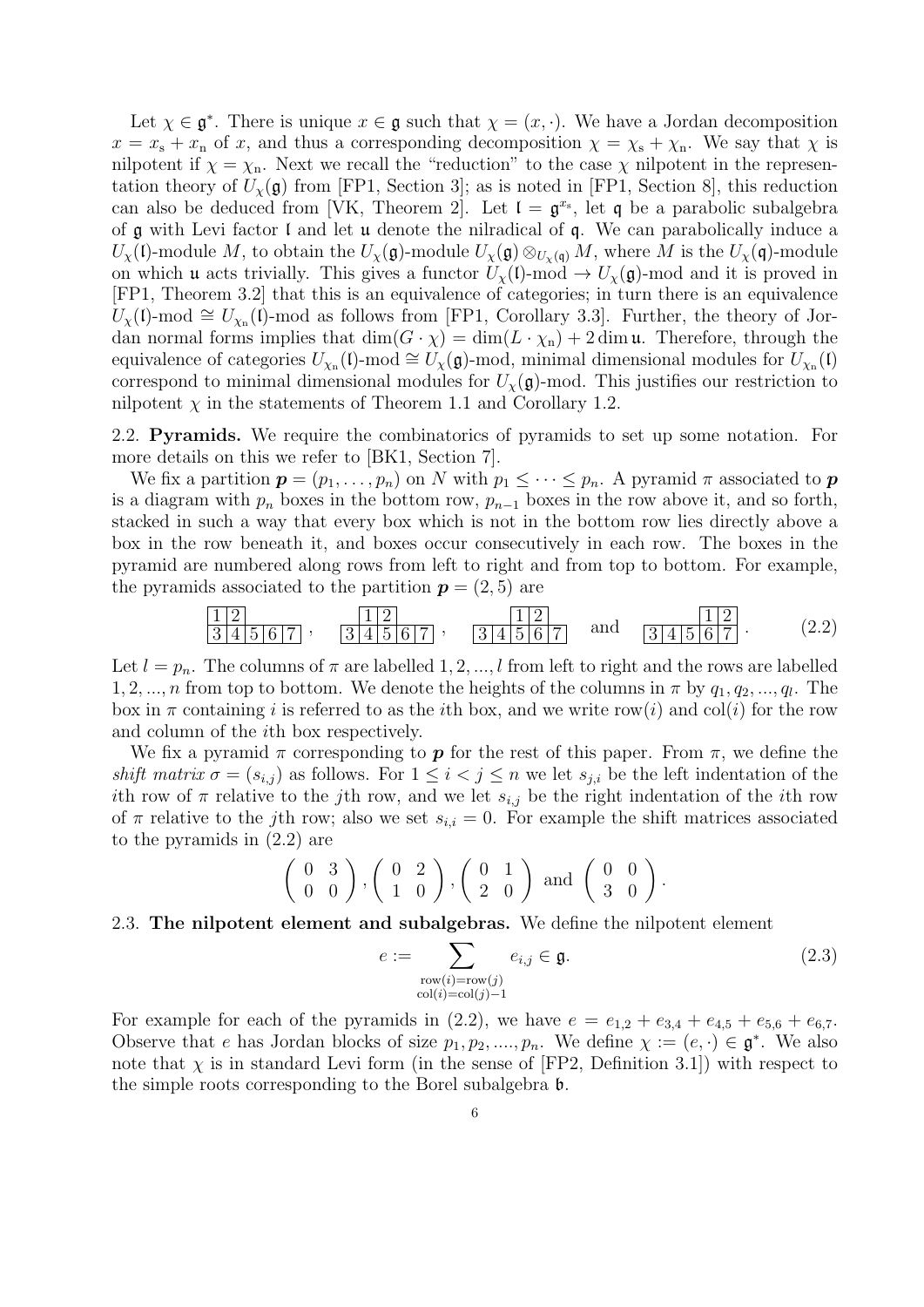The first part of the following lemma gives a basis of  $\mathfrak{g}^e$ , and can be verified by observing that the proof of [BK1, Lemma 7.3] is also valid in positive characteristic. The second part of the lemma is verified by direct calculation.

#### Lemma 2.1. Let

$$
c_{i,j}^{(r)} := \sum_{\substack{1 \le h,k,\le N \\ \text{row}(h)=i,\text{row}(k)=j \\ \text{col}(k)-\text{col}(h)+1=r}} e_{h,k}
$$

for  $0 \leq i, j \leq n$  and  $r > s_{i,j}$ .

(a) The centralizer  $\mathfrak{g}^e$  of e in  $\mathfrak{g}$  has basis

$$
\{c_{i,j}^{(r)} \mid 0 \le i, j \le n, s_{i,j} < r \le s_{i,j} + p_{\min(i,j)}\},\
$$

(b) We have

$$
[c_{i,j}^{(r)},c_{k,l}^{(s)}]=\delta_{j,k}c_{i,l}^{(r+s-1)}-\delta_{i,l}c_{k,j}^{(r+s-1)}.
$$

Consider the cocharacter  $\mu : \mathbb{k}^{\times} \to T \subseteq G$  defined by  $\mu(t) = \text{diag}(t^{\text{col}(1)}, \dots, t^{\text{col}(n)})$ . Using  $\mu$  we define the Z-grading

$$
\mathfrak{g} = \bigoplus_{k \in \mathbb{Z}} \mathfrak{g}(k) \quad \text{where} \quad \mathfrak{g}(k) := \{ x \in \mathfrak{g} \mid \mu(t)x = t^k x \text{ for all } t \in \mathbb{R}^\times \}. \tag{2.4}
$$

Since the adjoint action of  $\mu(t)$  on a matrix unit is given by  $\mu(t) \cdot e_{i,j} = t^{\text{col}(j) - \text{col}(i)} e_{i,j}$ , we have  $\mathfrak{g}(k) = \text{span}\{e_{i,j} \mid \text{col}(j) - \text{col}(i) = k\}.$  From the classification of good gradings in [EK, Section 4, we see that the grading in  $(2.4)$  is a good grading for e. In fact to get a good grading we should scale the grading by a factor of 2, as we have  $e \in \mathfrak{g}(1)$ . We refer also to [GT, Section 3] where good gradings are considered in positive characteristic, and it is shown that the "same classification" of good gradings holds. Since the grading in (2.4) is good we have that  $\mathfrak{g}^e \subseteq \bigoplus_{k \geq 0} \mathfrak{g}(k)$ , which can also be seen directly from Lemma 2.1, Now it follows from [EK, Theorem 1.4] that dim  $\mathfrak{g}^e = \dim \mathfrak{g}(0)$ ; this can also be verified directly from the basis given in Lemma 2.1.

We define the following subalgebras of  $\mathfrak g$ 

$$
\mathfrak{p} := \bigoplus_{k \ge 0} \mathfrak{g}(k), \quad \mathfrak{h} := \mathfrak{g}(0) \quad \text{and} \quad \mathfrak{m} := \bigoplus_{k < 0} \mathfrak{g}(k). \tag{2.5}
$$

Then  $\mathfrak p$  is a parabolic subalgebra of  $\mathfrak g$ , and  $\mathfrak h$  is the Levi factor of  $\mathfrak p$  containing t. Further,  $\mathfrak m$ is the nilradical of the opposite parabolic to p. We recall that the heights of the columns in  $\pi$  are  $q_1, q_2, ..., q_l$ , and we see that  $\mathfrak h$  is isomorphic to  $\mathfrak{gl}_{q_1}(\mathbbk) \oplus \mathfrak{gl}_{q_2}(\mathbbk) \oplus \cdots \oplus \mathfrak{gl}_{q_l}(\mathbbk)$ . Also m is the Lie algebra of the closed subgroup M of G generated by the root subgroups  $u_{i,j}(\mathbf{k})$ with  $col(j) < col(i)$ .

We recall that  $d_{\chi}$  denotes half the dimension of the coadjoint G-orbit of  $\chi$ . So we also have that  $d_{\chi}$  is half the dimension of the adjoint G-orbit of e, and thus we see that  $d_{\chi} := \dim \mathfrak{m}$ , because dim  $\mathfrak{g}^e = \dim \mathfrak{g}(0)$ .

2.4. Tableaux and weights. We require various weights in  $t^*$ , which are used as shifts and to label certain modules. These weights can be encoded by fillings of  $\pi$  as we explain below, then we move on to give the weights we need.

A  $\pi$ -tableau is a diagram obtained by filling the boxes of  $\pi$  with elements of k. The set of all tableau of shape  $\pi$  is denoted  $Tab_k(\pi)$ , and we write  $Tab_{\mathbb{F}_p}(\pi) \subseteq Tab_k(\pi)$  for those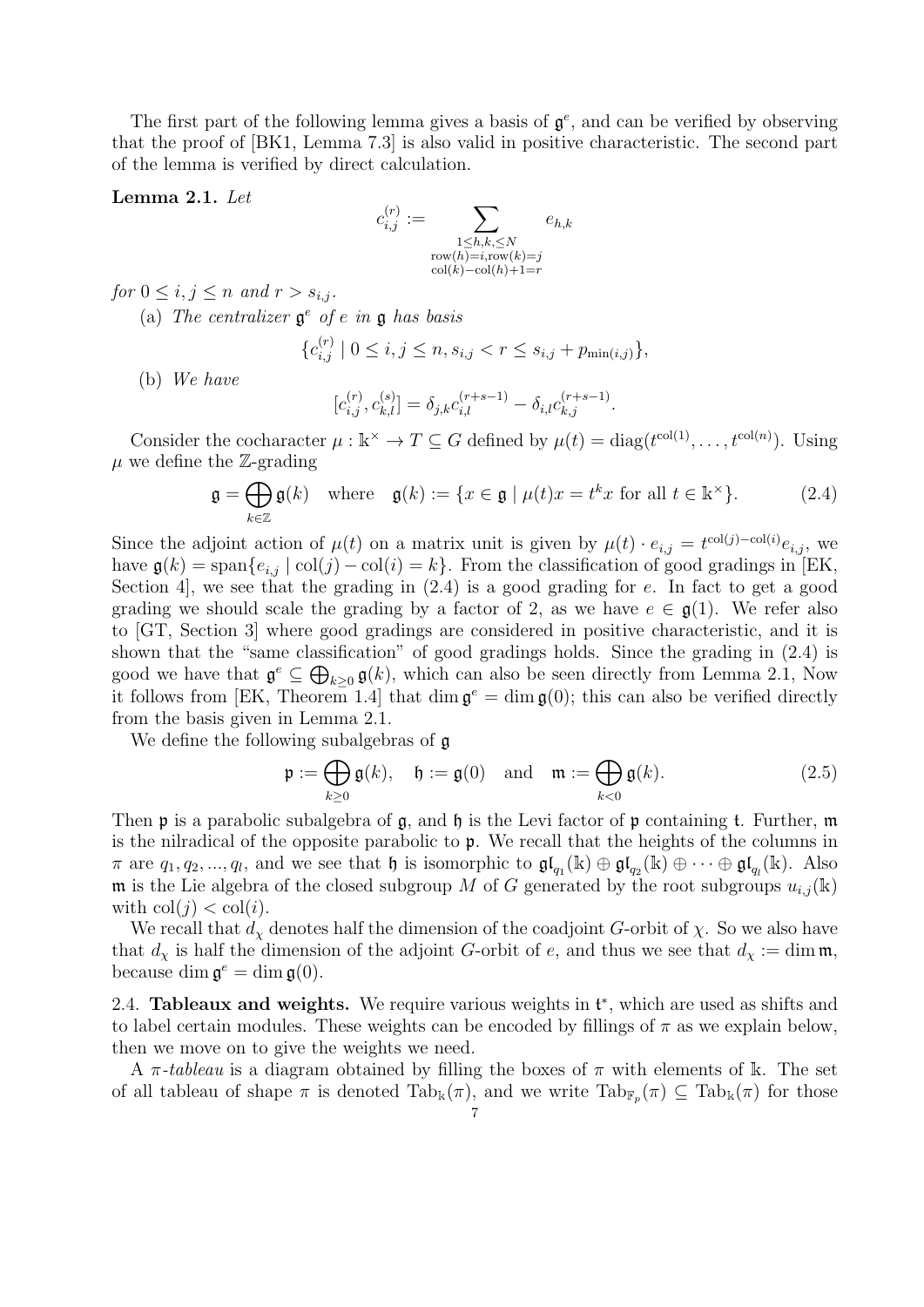tableaux with entries in  $\mathbb{F}_p$ . For  $A \in \text{Tab}_\mathbb{k}(\pi)$ , we write  $a_i$  for the entry in the *i*th box of A. Two tableaux are called row-equivalent if one can be obtained from the other by permuting the entries in the rows. A tableau  $A \in \text{Tab}_k(\pi)$  is *column-connected* if whenever the j<sup>th</sup> box of  $\pi$  is directly below the *i*th box we have  $a_i = a_j + 1$ .

For  $A \in \text{Tab}_k(\pi)$  we define a weight  $\lambda_A \in \mathfrak{t}^*$  by

$$
\lambda_A := \sum_{i=1}^N a_i \varepsilon_i.
$$

To understand the required weights it helps for us to give a decomposition of Φ. We define

$$
\Phi_+ := \{ \varepsilon_i - \varepsilon_j \in \Phi \mid \text{row}(i) < \text{row}(j) \},
$$
\n
$$
\Phi_0 := \{ \varepsilon_i - \varepsilon_j \in \Phi \mid \text{row}(i) = \text{row}(j) \} \text{ and}
$$
\n
$$
\Phi_- := \{ \varepsilon_i - \varepsilon_j \in \Phi \mid \text{row}(i) > \text{row}(j) \}.
$$

Also we define

$$
\Phi(+) := \{ \varepsilon_i - \varepsilon_j \in \Phi \mid \text{col}(i) < \text{col}(j) \},
$$
\n
$$
\Phi(0) := \{ \varepsilon_i - \varepsilon_j \in \Phi \mid \text{col}(i) = \text{col}(j) \} \text{ and}
$$
\n
$$
\Phi(-) := \{ \varepsilon_i - \varepsilon_j \in \Phi \mid \text{col}(i) > \text{col}(j) \}.
$$

Then for  $\eta, \xi \in \{-, 0, +\}$ , we define

$$
\Phi(\eta)_{\xi} = \Phi(\eta) \cap \Phi_{\xi}.
$$

We note that  $\Phi(0)_0 = \varnothing$  and that  $\Phi_+ \cup \Phi(+)_0$  is the system of positive roots corresponding to b. Further,  $\Phi(+) \cup \Phi(0)_+$  is the system of positive roots corresponding to a Borel subalgebra contained in  $\mathfrak{p}$ , and  $\Phi(-) \cup \Phi(0)_+$  is another system of positive roots.

Having set up this notation we are in a position to give the weights that we require. First we define

$$
\rho := -\sum_{i=1}^{N} i\varepsilon_i \tag{2.6}
$$

this is a shifted half sum of positive roots for b, and is given by

$$
\rho = \frac{1}{2} \left( \sum_{\alpha \in \Phi_+ \cup \Phi(+)_0} \alpha \right) - \delta,
$$

where

$$
\delta = \frac{N+1}{2} \sum_{i=1}^{N} \varepsilon_i.
$$

We note that we should be careful in the above formulas when  $p = 2$ , though as the final value of  $\rho$  only involves integer coefficients this is not a problem.

We also require a "choice of  $\rho$ " corresponding to the system of positive roots  $\Phi(+)\cup\Phi(0)_+,$ and we define

$$
\overline{\rho} := \frac{1}{2} \left( \sum_{\alpha \in \Phi(+) \cup \Phi(0)_+} \alpha \right) - \delta \tag{2.7}
$$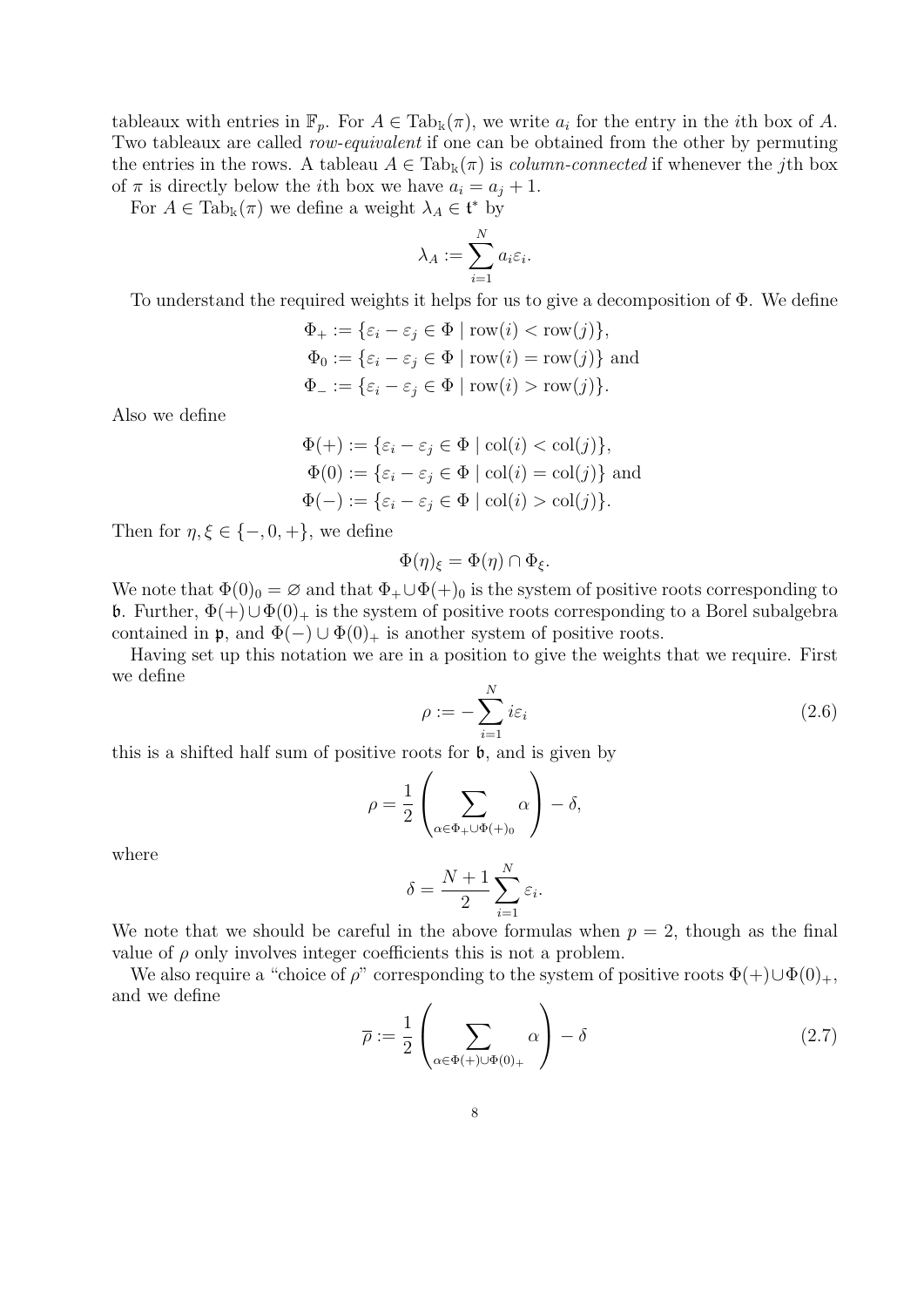More explicitly, we have

$$
\overline{\rho} = -\sum_{i=1}^{N} ((q_1 + \dots + q_{\text{col}(i)-1}) + \text{row}(i) - (n - q_{\text{col}(i)}))\varepsilon_i.
$$

The weight

 $\gamma := \sum$  $\alpha \in \Phi(-)_{+}$  $\alpha,$ 

is important for Theorem 2.2, because

$$
\rho = \overline{\rho} + \gamma. \tag{2.8}
$$

We define

$$
\eta := \sum_{i=1}^{N} (n - q_{\text{col}(i)} - \dots - \dots - q_l) \varepsilon_i,
$$
\n(2.9)

and

$$
\rho_{\mathfrak{h}} := -\sum_{i=1}^N \text{row}(i)\varepsilon_i,
$$

which is a shifted choice  $\rho$  for the Borel subalgebra  $\mathfrak{b} \cap \mathfrak{h}$  of  $\mathfrak{h}$ . Further, we define

$$
\beta := \sum_{i=1}^{N} (((q_1 + \dots + q_{\text{col}(i)-1}) - (q_{\text{col}(i)+1} + \dots + q_l))\varepsilon_i = \sum_{\alpha \in \Phi(-)} \alpha.
$$

and

$$
\widetilde{\rho} := \overline{\rho} + \beta.
$$

We note that  $\tilde{\rho}$  is a shifted choice of  $\rho$  for the system of positive roots  $\Phi(-) \cup \Phi(0)_{+}$ . An important identity for us is important identity for us is

$$
\widetilde{\rho} = \overline{\rho} + \beta = \eta + \rho_{\mathfrak{h}} = \sum_{\alpha \in \Phi(-) \cup \Phi(0)_+} \alpha.
$$
\n(2.10)

2.5. Some modules for  $U_{\chi}(\mathfrak{g})$ . The weights introduced in the previous subsection are required to define some modules for h and for g. In what follows it is helpful to note that  $\chi|_{\mathfrak{p}} = 0$ , so that we can view  $U_0(\mathfrak{h}) \subseteq U_0(\mathfrak{p}) \subseteq U_\chi(\mathfrak{g})$ .

We note that  $\lambda \in \mathfrak{t}^*$  is the weight of 1-dimensional  $U(\mathfrak{h})$ -module if and only if  $\lambda(e_{i,i}) =$  $\lambda(e_{i,j})$  whenever col(i) = col(j), and also that  $\tilde{\rho}(e_{i,i}) = \tilde{\rho}(e_{i,j}) - 1$ , when the ith box in  $\pi$  is directly above the jth box. Thus we deduce that, for  $A \in \text{Tab}_k(\pi)$ , we have  $\lambda_A - \widetilde{\rho}$  is the weight of a 1-dimensional  $U(\mathfrak{h})$ -module if and only if A is column connected. For column connected A we denote this 1-dimensional  $U(\mathfrak{h})$ -module by  $\mathbb{k}_A$ .

Similarly, given  $A \in \text{Tab}_k(\pi)$ , we have  $\lambda_A - \overline{\rho}$  is the weight of a 1-dimensional  $U(\mathfrak{h})$ module if and only if A is column connected. In this case we denote the 1-dimensional  $U(\mathfrak{h})$ module by  $\overline{\mathbb{k}}_A$ , and note that it factors to a module for  $U_0(\mathfrak{h})$  if and only if  $A \in \text{Tab}_{\mathbb{F}_p}(\pi)$ . For  $A \in \text{Tab}_{\mathbb{F}_p}(\pi)$ , we can inflate  $\overline{\mathbb{K}}_A$  to a  $U_0(\mathfrak{p})$ -module and consider the induced module  $N_\chi(A) := U_\chi(\mathfrak{g}) \otimes_{U_0(\mathfrak{p})} \overline{\mathbb{K}}_A$ . We have that  $N_\chi(A) \cong U_\chi(\mathfrak{m})$  as a  $U_\chi(\mathfrak{m})$ -module, so that  $\dim N_\chi(A) = p^{\dim \mathfrak{m}} = p^{d_\chi}$  and  $N_\chi(A)$  is a minimal dimensional  $U_\chi(\mathfrak{g})$ -module.

Let  $A \in \text{Tab}_{\mathbb{F}_p}(\pi)$ . We define  $\mathbb{R}_A$  to be the 1-dimensional  $U_0(\widetilde{\mathfrak{b}})$ -module where t acts by  $\lambda_A - \rho$ , and the nilradical of **b** acts trivially. The baby Verma module  $Z_{\chi}(A)$  is defined to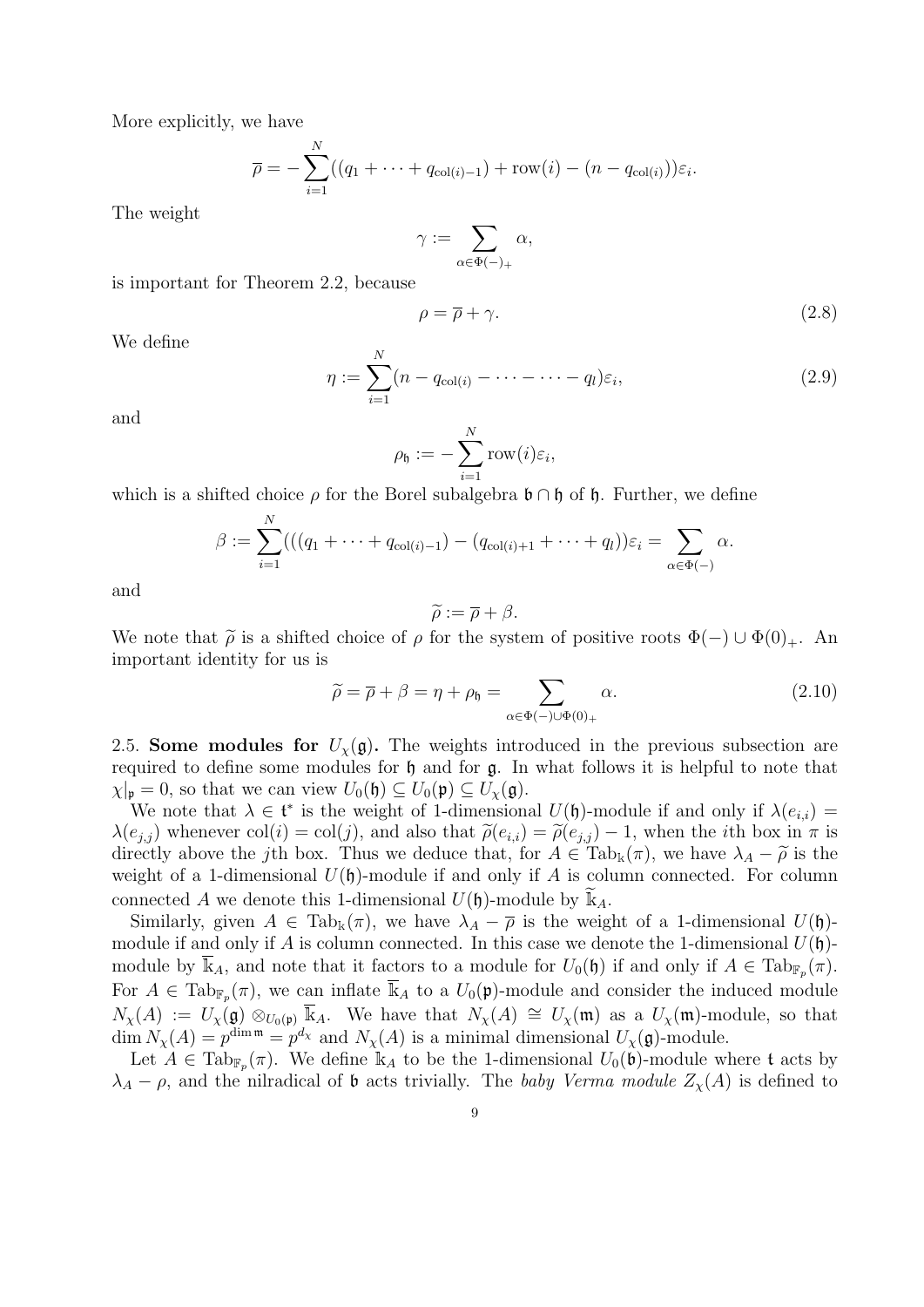be  $Z_{\chi}(A) := U_{\chi}(\mathfrak{g}) \otimes_{U_0(\mathfrak{b})} \mathbb{k}_A$ . Since  $\chi$  is in standard Levi form for the Levi subalgebra  $\mathfrak{g}_0$ with basis  $\{e_{i,j} \mid \text{row}(i) = \text{row}(j)\}, Z_{\chi}(A)$  has a simple head, which we denote by  $L_{\chi}(A)$ ; this essentially follows from the results in [FP2, Section 3], see also [Ja, Proposition 10.7]. Moreover, we have that  $L_{\chi}(A) \cong L_{\chi}(A')$  if and only if A is row equivalent to A', see [FP2, Corollary 3.5] or [Ja, Proposition 10.8]. To see this we note that the shift by  $\rho$  in our labelling of the simple modules, transforms the dot action of the  $W_0$  on  $\mathfrak{t}^*$  in [FP2] to the standard action, where  $W_0$  is the Weyl group of  $\mathfrak{g}_0$  with respect to T; and then this action corresponds to permutations of entries in rows of tableau. Given a  $U_{\chi}(\mathfrak{g})$ -module M we say  $v \in M$  is a highest weight vector (for b) of weight  $\lambda \in \mathfrak{t}^*$  if  $\mathfrak{b}v \subseteq \mathbb{k}v$  and  $tv = \lambda(t)v$  for all  $t \in \mathfrak{t}$ ; so if  $v \in M$  is a highest weight vector of weight  $\lambda_A - \rho$ , then there is a homomorphism  $Z_{\chi}(A) \to M$  sending  $1 \otimes 1_A$  to v, where  $1_A$  denotes the generator of  $\mathbb{k}_A$ .

The following theorem is key to this paper and gives a compatibility between the modules  $L_{\chi}(A)$  and  $N_{\chi}(A)$ .

**Theorem 2.2.** For column connected  $A \in \text{Tab}_{\mathbb{F}_p}(\pi)$  we have  $L_{\chi}(A) \cong N_{\chi}(A)$  and has dimension  $p^{d_x}$ . In particular, for column connected  $A, A' \in \text{Tab}_{\mathbb{F}_p}(\pi)$ , we have  $N_{\chi}(A) \cong$  $N_{\chi}(A')$  if and only if A is row equivalent to A'.

*Proof.* From the discussion above, we know  $N_{\chi}(A)$  has dimension  $p^{d_{\chi}}$ , so it is a minimal module for  $U_{\chi}(\mathfrak{g})$  and thus simple. It follows that if we can find a highest weight vector  $v \in N_{\chi}(A)$  for b of weight  $\lambda_A - \rho$ , then  $L_{\chi}(A) \cong N_{\chi}(A)$  as required. This can be seen by noting that the homomorphism  $Z_{\chi}(A) \to N_{\chi}(A)$  will factor to give this isomorphism. The claim regarding row equivalence was justified in the remarks preceding the statement of the theorem.

We observe that the root vectors corresponding to roots in  $\Phi(-)$  span a p-nilpotent subalgebra a of g. We let

$$
I = \{(i, j) \mid \varepsilon_i - \varepsilon_j \in \Phi(-)_{+}\} = \{(i, j) \mid \text{col}(i) > \text{col}(j), \text{row}(i) < \text{row}(j)\} \subseteq \{1, ..., N\}^2,
$$

so that **a** has basis  $\{e_{i,j} \mid (i,j) \in I\}$ . Since all of the elements of this basis have nonzero  $\mathfrak{t}^e$ weight, we see that the restriction of  $\chi$  to  $\mathfrak a$  is zero. Hence, the restricted enveloping algebra  $U_0(\mathfrak{a})$  embeds in  $U_\chi(\mathfrak{g})$ , and consequently  $e_{i,j}^p = 0$  in  $U_0(\mathfrak{a}) \subseteq U_\chi(\mathfrak{g})$  for  $(i,j) \in I$ .

There is an action of T on  $U_0(\mathfrak{a})$ , and

$$
u = \prod_{(i,j)\in I} e_{i,j}^{p-1},\tag{2.11}
$$

is in the unique weight space of maximal weight (with respect to the positive roots for  $\mathfrak{b}$ ). Further, this weight space is 1-dimensional, which implies that the product in (2.11) can be taken in any order (up to rescaling).

Let  $\overline{1}_A$  denote the generator of  $\overline{k}_A$ . Observe that under the adjoint action t acts on u with weight  $(p-1)\gamma = -\gamma = \rho - \overline{\rho}$  by (2.8). Therefore,  $v := u \otimes \overline{1}_A$  is a weight vector for t with weight  $\lambda_A - \overline{\rho} + (\overline{\rho} - \rho) = \lambda_A - \rho$ . In order to complete the proof we must show v is a highest weight vector for the action of  $\mathfrak b$ , which requires us to show that  $e_{i,i+1}v = 0$  for  $i = 1, ..., N - 1.$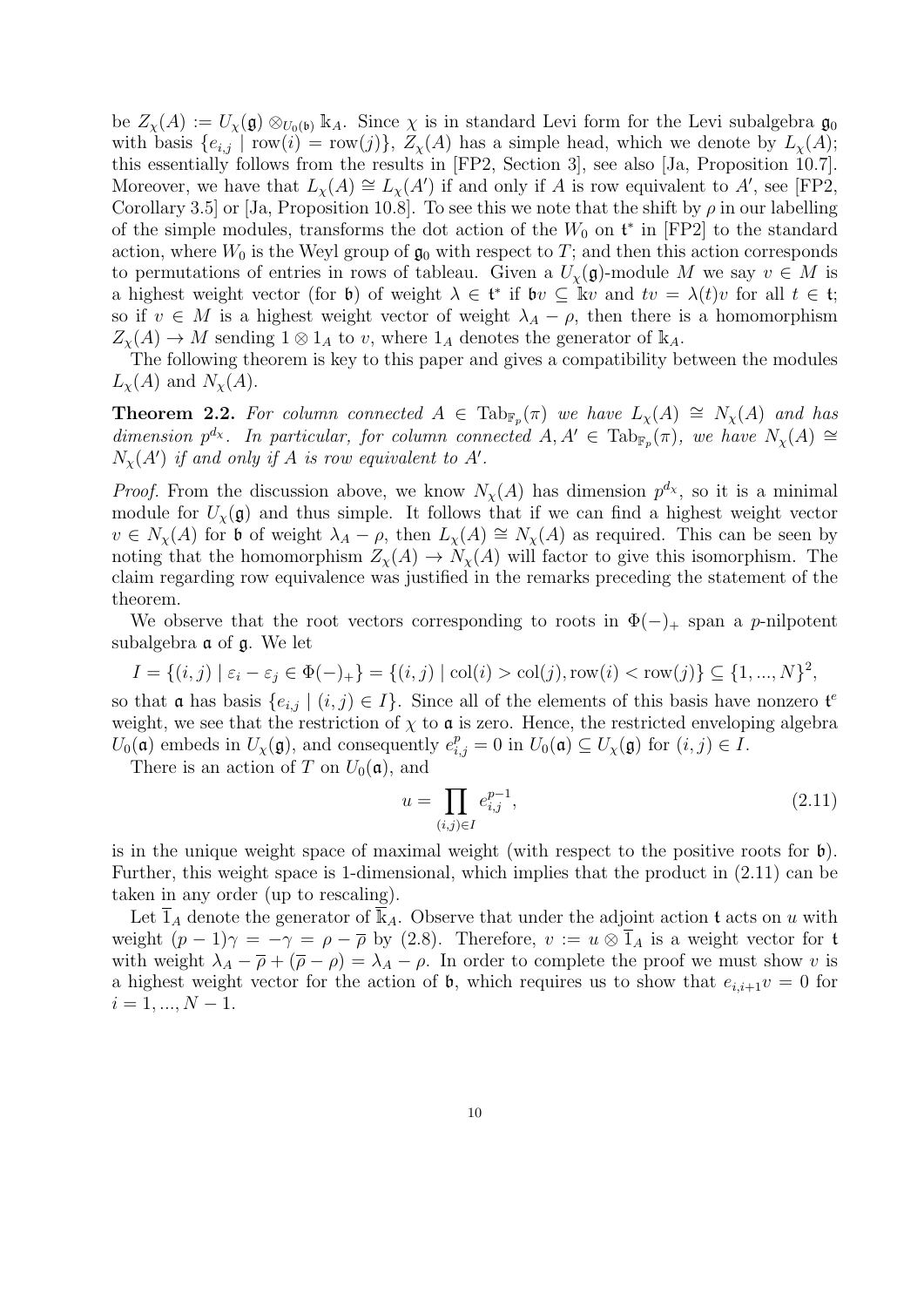We first deal with the case where  $row(i) = row(i + 1)$  and we let  $r := row(i)$ . We begin by decomposing  $I$  into four subsets:

$$
I_1 := \{(j, k) \in I \mid \text{row}(j) = r\};
$$
  
\n
$$
I_2 := \{(j, k) \in I \mid \text{row}(k) = r\};
$$
  
\n
$$
I_3 := \{(j, k) \in I \mid \text{row}(j) < r, \text{row}(k) > r\};
$$
 and  
\n
$$
I_4 := \{(j, k) \in I \mid (j, k) \notin I_1 \cup I_2 \cup I_3\}.
$$

We record three facts about commuting elements which are straightforward to verify directly. **Fact (i).**  $e_{i,i+1}$  commutes with  $e_{i,k}$  for  $(j,k) \in I_3 \cup I_4$ .

**Fact (ii).** The elements  $\{e_{j,k} | (j,k) \in I_1 \cup I_3\}$  pairwise commute.

**Fact (iii).** The elements  $\{e_{j,k} | (j,k) \in I_2 \cup I_3\}$  pairwise commute.

For  $s = 1, 2, 3$ , we see that  $\{e_{j,k} | (j,k) \in I_s\}$  is the basis of an abelian subalgebra of  $\mathfrak{a}$ . Therefore, the element  $u_s := \prod_{(j,k)\in I_s} e_{j,k}^{p-1}$  does not depend on the order of the product. We choose an arbitrary ordering of  $I_4$  and let  $u_4 := \prod_{(j,k)\in I_4} e_{j,k}^{p-1}$ .

We proceed with three claims, which we use to show that  $e_{i,i+1}v = 0$ .

Claim 1.  $(\text{ad}(e_{i,i+1})u_1) \otimes \overline{1}_A = 0.$ 

Observe that  $ad(e_{i,i+1})u_1$  is a sum of expressions of the form

$$
u_1^{(i+1,l)} := e_{i,l}(e_{i+1,l}^{p-2}) \prod e_{j,k}^{p-1}.
$$
\n(2.12)

where  $(i + 1, l) \in I_1$ , and the product is taken over all  $(j, k) \neq (i + 1, l) \in I_1$ . Since all matrix units occurring in (2.12) are of the form  $e_{a,b}$  with row $(a) = r$  and row $(b) > r$  all of these factors commute so can be reordered.

We consider two cases to complete the proof of Claim 1. The first case is when  $(i, l) \in I_1$ . Then  $u_1^{(i+1,l)}$  $u_1^{(i+1,l)}$  contains a factor of  $e_{i,l}^p$ , so that  $u_1^{(i+1,l)} = 0$ . The second case is when  $col(i) =$ col(*l*) and so  $e_{i,l} \in [\mathfrak{h}, \mathfrak{h}]$ . In this case  $e_{i,l} \overline{1}_A = 0$  and so  $u_1^{(i+1,l)} \otimes \overline{1}_A = 0$ .

Claim 2.  $u_3e_{i,k}u_1 \otimes \overline{1}_A = 0$  whenever  $col(j) = col(k)$  and  $row(j) < row(k) = r$ .

We have  $e_{i,k} \in [\mathfrak{h},\mathfrak{h}]$  so  $e_{i,k}\overline{1}_A = 0$ . Thus it suffices to show that  $u_3(\text{ad}(e_{j,k})u_1) = 0$ . Observe that  $\text{ad}(e_{i,k})u_1$  is a sum of monomials of the form

$$
e_{j,l}(e_{k,l}^{p-2}) \prod e_{k',l'}^{p-1} \tag{2.13}
$$

where  $(k, l) \in I_1$  and the product is taken over  $(k', l') \neq (k, l) \in I_1$ . Similar to the comments following (2.12) the matrix units occurring in (2.13) all commute and so can be reordered. Since row(j)  $\langle r \rangle$  and row(l)  $\langle r \rangle$  row(k) = r we have  $e_{j,l} \in I_3$ . Applying Fact (iii) above we see that  $u_3e_{j,l}e_{k,l}^{p-2}$  $_{k,l}^{p-2}$   $\prod e_{k',l'}^{p-1}$  $_{k',l'}^{p-1}$  contains a factor of  $e_{j,l}^p$ , hence is equal to 0. This proves Claim 2. Claim 3.  $u_3(\text{ad}(e_{i,i+1})u_2)u_1 \otimes \overline{1}_A = 0.$ 

Observe that  $ad(e_{i,i+1})u_2$  is a sum of expressions of the form

$$
u_2^{(l,i)} := -e_{l,i+1}(e_{l,i}^{p-2}) \prod e_{j',k}^{p-1}.
$$
 (2.14)

where  $(l, i) \in I_2$  and the product is taken over all  $(j, k) \in I_2$  with  $(j, k) \neq (l, i)$ . The matrix units occurring here all commute, so can be reordered. We consider two cases. The first case is when  $(l, i + 1) \in I_2$ . Then  $u_2^{(l,i)}$  $u_2^{(l,i)}$  contains a factor of  $e_{l,i+1}^p$  and  $u_2^{(l,i)} = 0$ . The second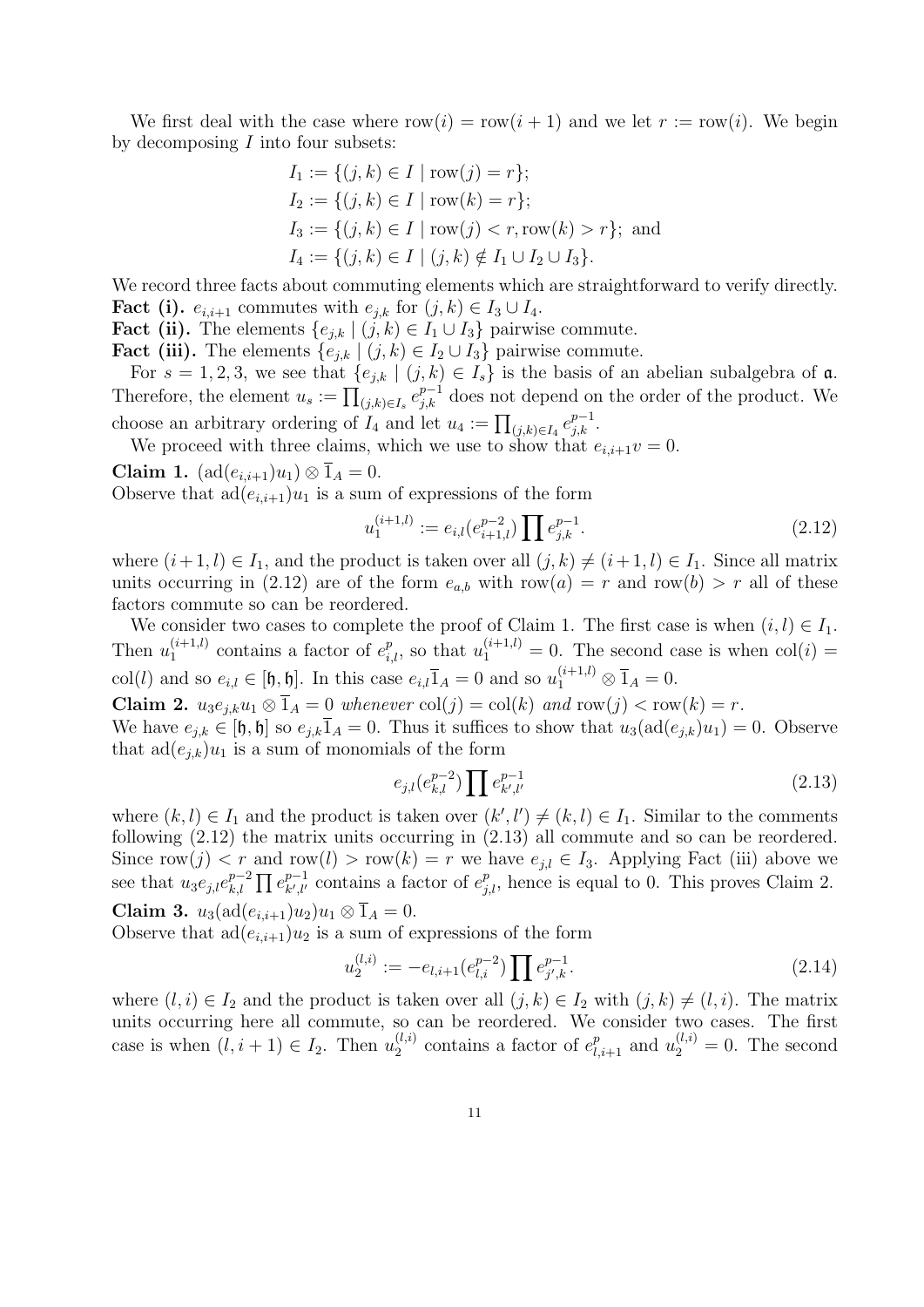case is when  $col(l) = col(i + 1)$ . Then we can use Claim 2 along with Fact (iii) to show that  $u_3 u_2^{(l,i)} u_1 \otimes \overline{1}_A = 0$ . This completes the proof of Claim 3.

We now combine these claims to prove that  $e_{i,i+1}v = 0$ . Since  $e_{i,i+1}$  lies in the nilradical of p we have that  $e_{i,i+1}\overline{1}_A = 0$ . Thus it suffices to prove  $\text{ad}(e_{i,i+1})(u_4u_3u_2u_1)\otimes \overline{1}_A = 0$ . Applying Fact (i) we only need to check  $u_4u_3(\text{ad}(e_{i,i+1})u_2)u_1\otimes\overline{1}_A=0$  and  $u_4u_3u_2(\text{ad}(e_{i,i+1})u_1)\otimes\overline{1}_A=0$ , which are given by Claim 3 and Claim 1 respectively.

We move on to deal with the case  $row(i) < row(i + 1)$ , and show that  $e_{i,i+1}v = 0$ .

For this case first suppose that  $col(i) > col(i + 1)$ . Then we have  $e_{i,i+1} \in \mathfrak{a}$ . By the remarks following (2.11) we can write  $u = e_{i,i+1}^{p-1} u_0$  for some  $u_0 \in U_0(\mathfrak{a})$  and so  $e_{i,i+1}u = 0$ , which implies that  $e_{i,i+1}v = 0$ .

The case where  $col(i) = col(i + 1)$ , which only happens when  $p_{row(i)} = 1$  and  $s_{i+1,i} = 0$ . Then we have  $e_{i,i+1} \in [\mathfrak{h},\mathfrak{h}]$  and  $e_{i,i+1}1_A = 0$ , so we are just required to show that  $[e_{i,i+1}, u] =$ 0. This is done with commutator arguments similar to those used above, so we omit the details.

2.6. The W-algebra  $U(\mathfrak{g}, e)$  and its p-centre. Since  $e \in \mathfrak{g}(1)$ , we have that  $\chi$  vanishes on  $\mathfrak{g}(k)$  for  $k \neq -1$ . Therefore,  $\chi$  restricts to a character of m. We define  $\mathfrak{m}_{\chi} := \{x - \chi(x) \mid$  $x \in \mathfrak{m} \subseteq U(\mathfrak{g})$ , which is a Lie subalgebra of  $U(\mathfrak{g})$ . By the PBW theorem there is a direct sum decomposition

$$
U(\mathfrak{g})=U(\mathfrak{g})\mathfrak{m}_{\chi}\oplus U(\mathfrak{p})
$$

We let  $pr: U(\mathfrak{g}) \to U(\mathfrak{p})$  be the projection onto the second factor. Also we abbreviate and write  $I := U(\mathfrak{g})\mathfrak{m}_{\gamma}$ , and define  $Q := U(\mathfrak{g})/I$ .

As explained in [GT, §4.3] the adjoint action of M on  $U(\mathfrak{g})$  gives an adjoint action of M on Q. In [GT, Definition 4.3] the W-algebra associated to e is defined to be

$$
\{u + I \in Q \mid g \cdot u + I = u + I \text{ for all } g \in M\}.
$$

In this paper, we prefer to work with an equivalent realization of  $U(\mathfrak{g},e)$  as a subalgebra of  $U(\mathfrak{p})$ . For this we require the *twisted adjoint action* of M on  $U(\mathfrak{p})$ , which is defined by

$$
\mathrm{tw}(g) \cdot u := \mathrm{pr}(g \cdot u),
$$

for  $g \in M$  and  $u \in U(\mathfrak{p})$ . By using pr to identify  $U(\mathfrak{g})/I$  with  $U(\mathfrak{p})$ , we can equivalently define the W-algebra associated to e to be the invariant subalgebra

$$
U(\mathfrak{g},e) := U(\mathfrak{p})^{\mathrm{tw}(M)} = \{ u \in U(\mathfrak{p}) \mid \mathrm{tw}(g) \cdot u = u \text{ for all } g \in M \}.
$$

We want to recast some of the material from [GT, Section 8] in our setting where  $U(\mathfrak{g}, e)$  =  $U(\mathfrak{p})^{\text{tw}(M)}$ . We begin with the p-centre of  $U(\mathfrak{g},e)$ , and to define this we note that the p-centre  $Z_p(\mathfrak{p})$  of  $U(\mathfrak{p})$  is stable under the twisted adjoint action of M of  $U(\mathfrak{p})$ . The p-centre of  $U(\mathfrak{g},e)$ is defined in [GT, Definition 8.1], and in our setting, it is given by

$$
Z_p(\mathfrak{g},e) := Z_p(\mathfrak{p})^{\mathrm{tw}(M)} \subseteq U(\mathfrak{g},e).
$$

Let  $\psi \in \mathfrak{p}^* \subseteq \mathfrak{g}^*$ . We write  $J_{\psi}^{\mathfrak{p}}$  $\psi^{\mathfrak{p}}_{\psi}$  for the ideal of  $U(\mathfrak{p})$  generated  $\{x^p - x^{[p]} - \psi(x)^p \mid x \in \mathfrak{p}\},\$ the reduced W-algebra corresponding to  $\psi$  as

$$
U_{\psi}(\mathfrak{g},e) := U(\mathfrak{g},e)/(J_{\psi}^{\mathfrak{p}} \cap U(\mathfrak{g},e)).
$$

We note that our notation here differs from that used in [GT, Definition 8.5] by a shift of  $\chi$ , i.e.  $U_{\psi}(\mathfrak{g},e)$  here would be denoted  $U_{\chi+\psi}(\mathfrak{g},e)$  there (to make sense of  $\chi+\psi\in\mathfrak{g}^*$  we identify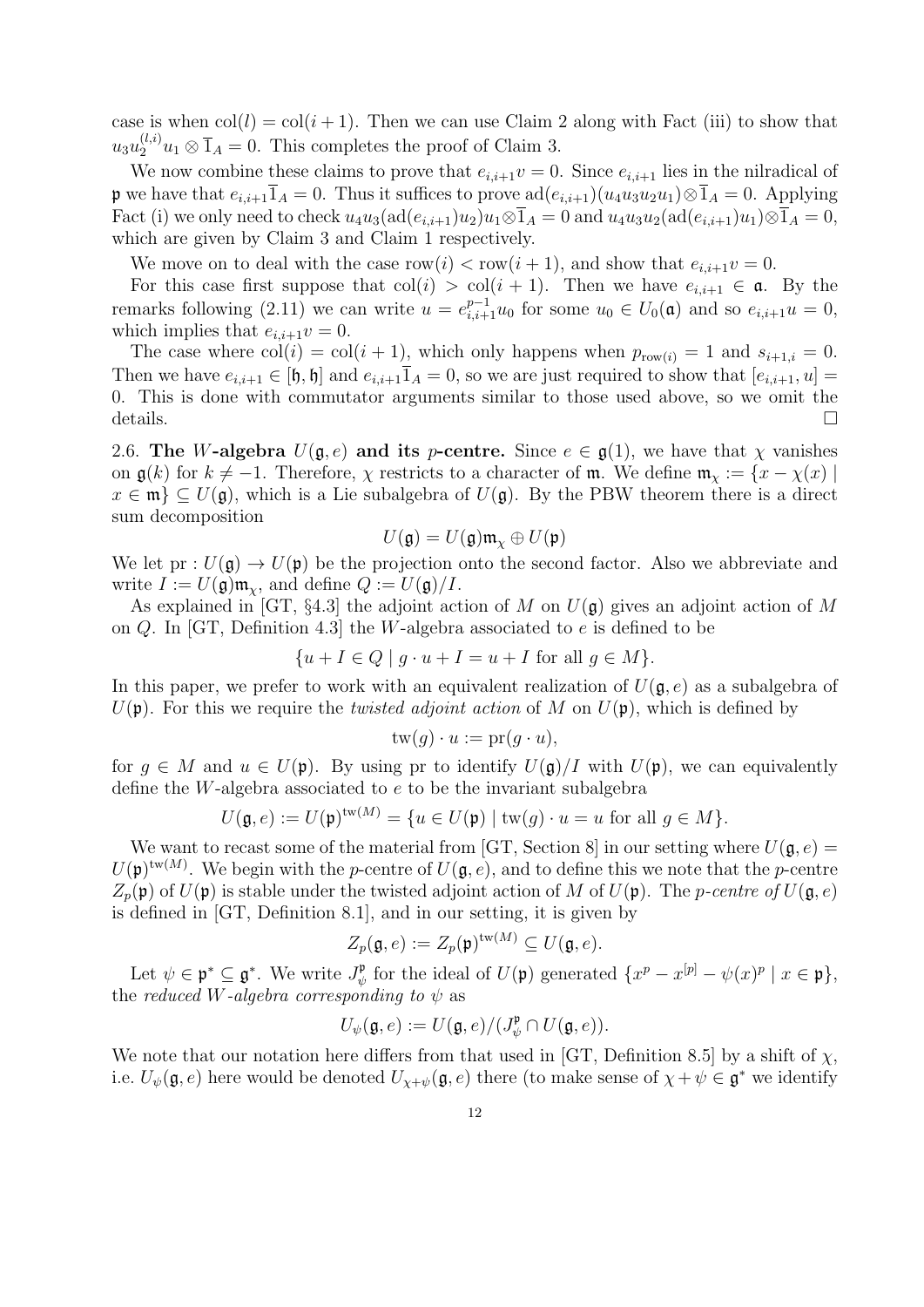$\mathfrak{p}^* = \text{Ann}_{\mathfrak{g}^*}(\mathfrak{m}) \subseteq \mathfrak{g}^*$ . This change in notation is partly justified by the fact that the kernel of the restriction of the projection  $U(\mathfrak{p}) \to U_{\psi}(\mathfrak{p})$  to  $U(\mathfrak{g}, e)$  is  $J_{\psi} \cap U(\mathfrak{g}, e)$ . Consequently, we can identify  $U_{\psi}(\mathfrak{g},e)$  with the image of  $U(\mathfrak{g},e)$  in  $U_{\psi}(\mathfrak{p})$ .

It turns out that for  $\psi \neq \psi'$  we can have  $J_{\psi}^{\mathfrak{p}} \cap U(\mathfrak{g},e) = J_{\psi'}^{\mathfrak{p}} \cap U(\mathfrak{g},e)$ , so that  $U_{\psi}(\mathfrak{g},e) =$  $U_{\psi}(\mathfrak{g},e)$ . To explain precisely when this happens we need to translate some of the material from [GT, §8.2] to our setting. We write  $\mathfrak{m}^{\perp} \subseteq \mathfrak{g}$  for the annihilator of  $\mathfrak{m}$  with respect to  $(\cdot, \cdot)$ , and note that we can identify  $\mathfrak{p}^* \cong e + \mathfrak{m}^{\perp}$  via  $(\cdot, \cdot)$ . There is an adjoint action of M on  $e + \mathfrak{m}^{\perp}$ , and this translates through the identification  $\mathfrak{p}^* \cong e + \mathfrak{m}^{\perp}$  to an action of M on  $\mathfrak{p}^*$ , which we refer to as the *twisted action of* M on  $\mathfrak{p}^*$ . For  $\phi \in \mathfrak{p}^*$ ,  $g \in M$  and  $x \in \mathfrak{p}$  this twisted adjoint action is given by  $(tw(g) \cdot \phi)(x) = \chi(g^{-1} \cdot x - x) + \phi(g^{-1} \cdot x)$ .

Now we state the required part of [GT, Lemma 8.6] in our notation.

**Lemma 2.3.** We have that  $U_{\psi}(\mathfrak{g},e) = U_{\psi'}(\mathfrak{g},e)$  if and only if  $\psi$  and  $\psi'$  are conjugate under the twisted  $M$ -action on  $\mathfrak{p}^*$ .

Thanks to Quillen's lemma, an irreducible  $U(\mathfrak{g},e)$ -module L factors to a module for  $U_{\psi}(\mathfrak{g},e)$  for some  $\psi \in \mathfrak{p}^*$ . Further, it is clear from the definitions that, for  $\psi, \psi' \in \mathfrak{p}^*$ , the module L factors to a module for both  $U_{\psi}(\mathfrak{g},e)$  and for  $U_{\psi'}(\mathfrak{g},e)$  if and only if  $J_{\psi}^{\mathfrak{p}} \cap U(\mathfrak{g},e)$  $J^{\mathfrak{p}}_{\psi'} \cap U(\mathfrak{g},e)$ , which by the previous lemma occurs if only  $\psi$  and  $\psi'$  are conjugate under the twisted M-action.

We also recall Premet's equivalence in Theorem 2.4 below. This theorem is based on [Pr2, Theorem 2.4], and the statement here can be deduced from [Pr3, Lemma 2.2(c)] and [GT, Proposition 8.7 and Lemma 8.8], see also [GT, Remark 9.4]. For the statement, we view  $\psi \in \mathfrak{p}^*$  as an element of  $\mathfrak{g}^*$  via the identification  $\mathfrak{p}^* = \text{Ann}_{\mathfrak{g}^*}(\mathfrak{m}) \subseteq \mathfrak{g}^*$ . Also we define  $Q^{\psi} = Q/J_{\chi+\psi}Q$ , and recall that as explained in [GT, §8.3]  $Q^{\psi}$  is a left  $U_{\chi+\psi}(\mathfrak{g})$ -module and a right  $U_{\psi}(\mathfrak{g},e)$ -module

**Theorem 2.4.** Let  $\psi \in \mathfrak{p}^*$ . We have

- (a)  $U_{\chi+\psi}(\mathfrak{g}) \cong \text{Mat}_{p^{d_{\chi}}} U_{\psi}(\mathfrak{g},e);$
- (b) the functor from  $U_{\psi}(\mathfrak{g},e)$ -mod to  $U_{\chi+\psi}(\mathfrak{g})$ -mod given by

$$
M \mapsto Q^{\psi} \otimes_{U_{\psi}(\mathfrak{g},e)} M \tag{2.15}
$$

is an equivalence of categories with quasi-inverse given by

$$
V \mapsto V^{\mathfrak{m}_{\chi}} := \{ v \in V \mid \mathfrak{m}_{\chi} v = 0 \}. \tag{2.16}
$$

(c)  $\dim(Q^{\psi}\otimes_{U_{\psi}(\mathfrak{g},e)}M)=p^{d_{\chi}}\dim M$ , for a finite dimensional  $U_{\psi}(\mathfrak{g},e)$ -module M.

We also recall that  $U(\mathfrak{g},e)$  has a PBW basis, which is described in [GT, Theorem 7.3]. We summarize the properties that we require in Proposition 2.5 below and adapt the statement to the case  $\mathfrak{g} = \mathfrak{gl}_N(\mathbb{k})$ . For this we first have to give some notation. We fix a basis  $x_1, ..., x_r$ of  $\mathfrak{g}^e$ , chosen so that  $x_i \in \mathfrak{g}(n_i)$ , where  $n_i \in \mathbb{Z}_{\geq 0}$ . Let  $I_{\mathfrak{p}} = \{(i,j) \mid 1 \leq i,j \leq N, e_{i,j} \in \mathfrak{p}\}\$ and fix an order on  $I_{\mathfrak{p}}$ . For  $\boldsymbol{a} = (a_{i,j}) \in \mathbb{Z}_{\geq 0}^{I_{\mathfrak{p}}}$  we write

$$
\boldsymbol{e}^{\boldsymbol{a}} := \prod_{(i,j)\in I_{\mathfrak{p}}} e_{i,j}^{a_{i,j}} \in U(\mathfrak{p}),\tag{2.17}
$$

and define  $|\boldsymbol{a}| = \sum_{(i,j)\in I_{\mathfrak{p}}} a_{i,j}$  and  $|\boldsymbol{a}|_{e} = \sum_{(i,j)\in I_{\mathfrak{p}}} (\text{col}(j) - \text{col}(i) + 1) a_{i,j}$ .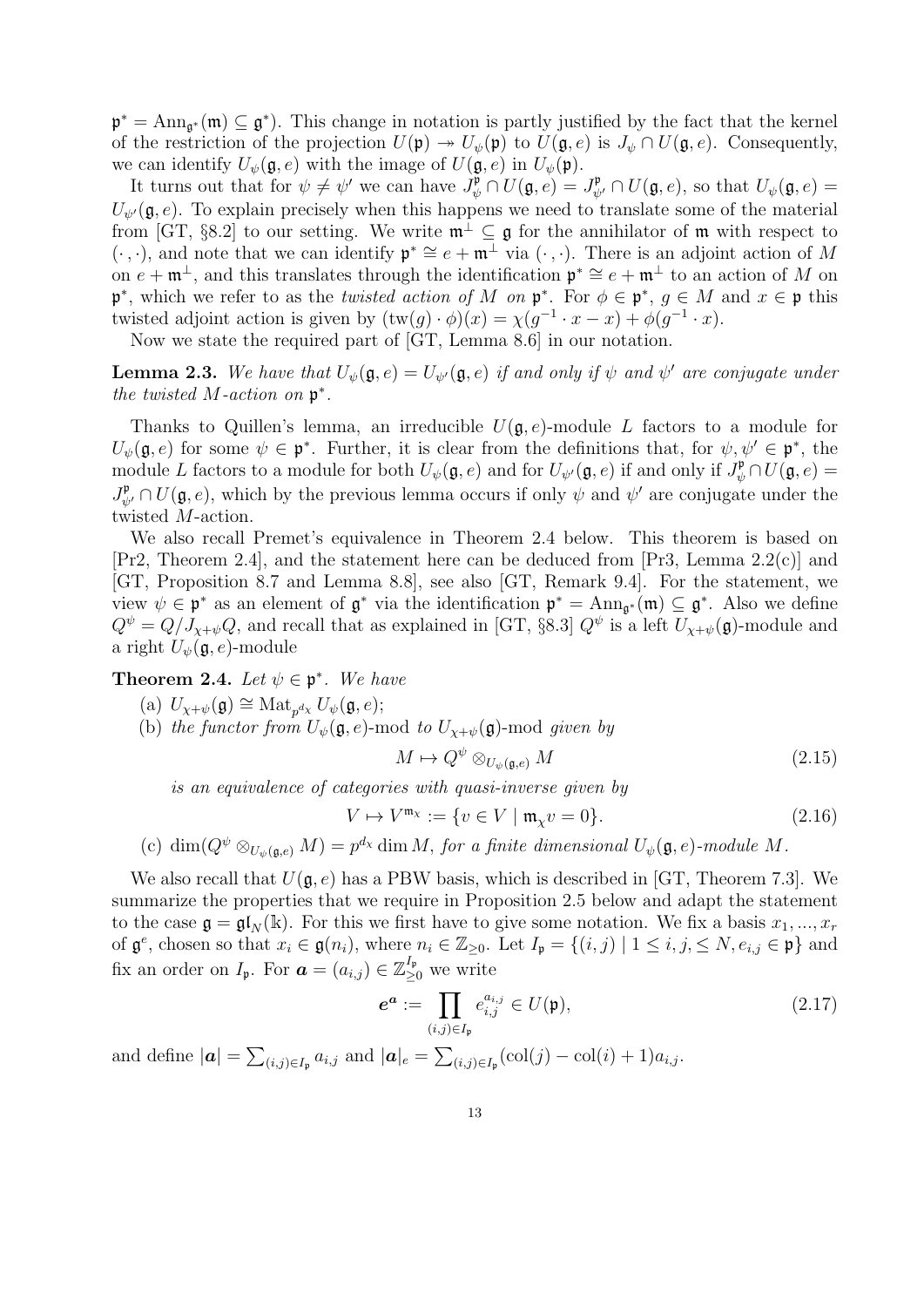We can now state our proposition about the PBW basis of  $U(\mathfrak{g},e)$ ; it is a consequence of [GT, Lemma 7.1 and Theorem 7.3]. We remind the reader that the graded degrees in this paper differ from those in loc. cit. by a factor of 2.

#### Proposition 2.5.

(a) There are elements  $\Theta(x_1), \ldots, \Theta(x_r)$  of  $U(\mathfrak{g}, e)$  of the form

$$
\Theta(x_i) = x_i + \sum_{|\mathbf{a}|_e \le n_i+1} \lambda_{\mathbf{a},i} e^{\mathbf{a}} \tag{2.18}
$$

- where  $\lambda_{a,i} \in \mathbb{k}$  satisfy  $\lambda_{a,i} = 0$  whenever  $|\boldsymbol{a}| = n_i + 1$  and  $|\boldsymbol{a}| = 1$ .
- (b) Given any elements  $\Theta(x_1), \ldots, \Theta(x_r) \in U(\mathfrak{g}, e)$  of the form in (2.18) the ordered monomials in  $\Theta(x_1), \ldots, \Theta(x_r)$  form a basis of  $U(\mathfrak{g}, e)$ .

Let  $\Theta(x_i), \Theta(x_j)$  be elements of  $U(\mathfrak{g}, e)$  of the form (2.18). Then a commutator calculation shows that

$$
[\Theta(x_i), \Theta(x_j)] = [x_i, x_j] + \sum_{|\mathbf{a}|_e \le n_i + n_j + 1} \mu_{\mathbf{a}} \mathbf{e}^{\mathbf{a}},
$$
\n(2.19)

where  $\mu_a \in \mathbb{k}$  satisfy  $\mu_a = 0$  whenever  $|\mathbf{a}|_e = n_i + n_j + 1$  and  $|\mathbf{a}| = 1$ . The key ingredient for this calculation is to observe that if we take the commutator  $[e^a, e^b]$  for  $a, b \in \mathbb{Z}_>^{\{I_p\}}$  $\sum_{i=0}^{I_{\mathfrak{p}}}$ , then we get a linear combinations of terms  $e^c$  with  $|c|_e = |a|_e + |b|_e - 1$  and  $|c| = |a| + |\overline{b}| - 1$ , plus a linear combination of terms  $e^d$  with  $|d|_e < |a|_e + |b|_e - 1$ .

#### 3. Modular truncated shifted Yangian

In this section we consider the modular shifted Yangian  $Y_n(\sigma)$  and its truncation  $Y_{n,l}(\sigma)$ . The algebras  $Y_n(\sigma)$  have been studied in recent work of Brundan and the second author, [BT]. Here we recall some of the results in loc. cit. and move on to verify that the truncation  $Y_{n,l}(\sigma)$  has structure theory similar to that in characteristic 0. In the next section we exploit formulas from [BK1, Section 9] to show that the modular finite W-algebra  $U(\mathfrak{g},e)$  is isomorphic to the shifted truncated Yangian  $Y_{n,l}(\sigma)$  of level  $l = p_n$ .

We recall that  $\sigma$  is the shift matrix for the pyramid  $\pi$ . The modular shifted Yangian  $Y_n(\sigma)$ is the k-algebra with generators

$$
\{D_i^{(r)} \mid 1 \le i \le n, r > 0\} \cup \{E_i^{(r)} \mid 1 \le i < n, r > s_{i,i+1}\}\
$$
  

$$
\cup \{F_i^{(r)} \mid 1 \le i < n, r > s_{i+1,i}\}\
$$
(3.1)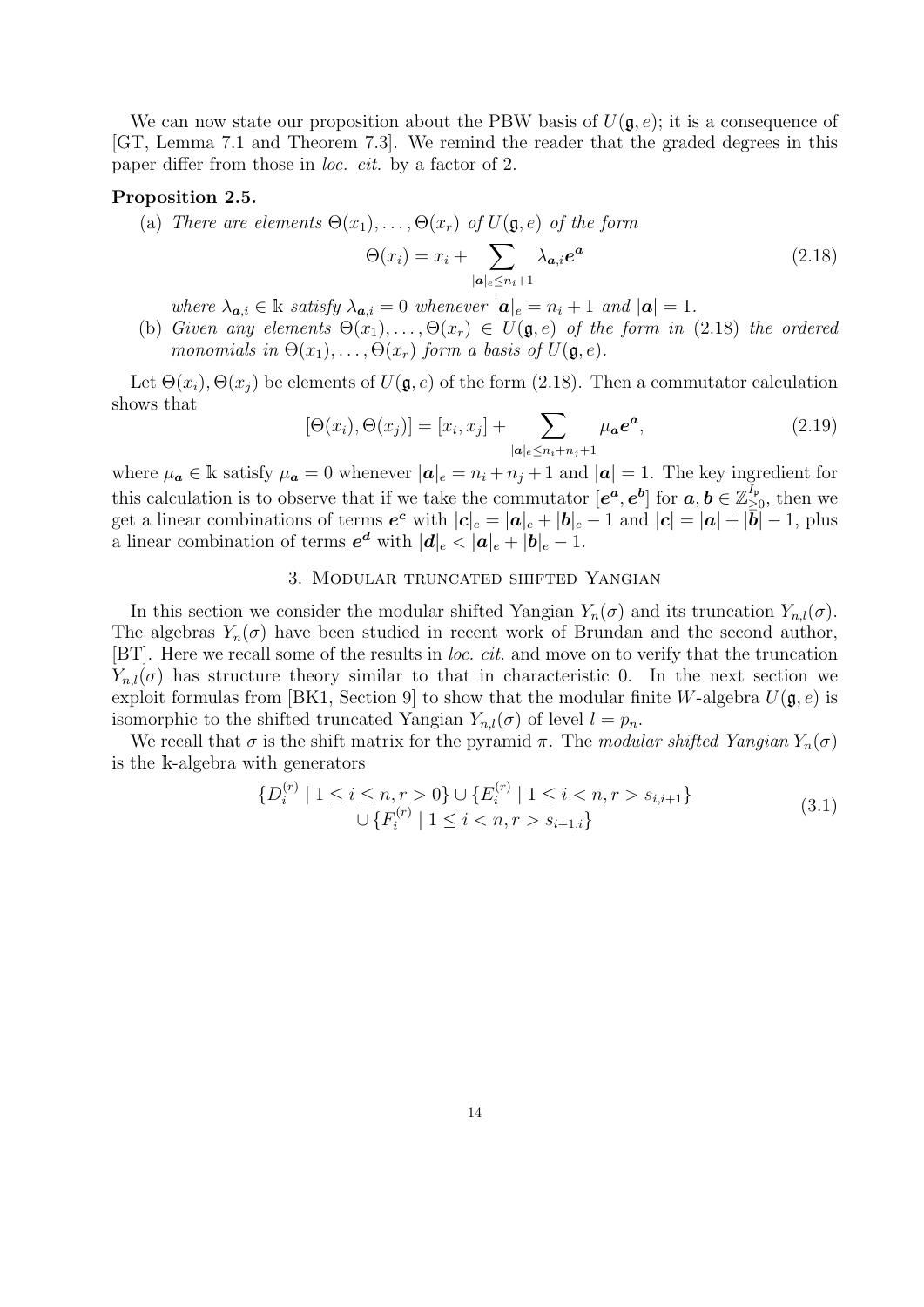and relations

$$
[D_i^{(r)}, D_j^{(s)}] = 0,\t\t(3.2)
$$

$$
\left[E_i^{(r)}, F_j^{(s)}\right] = -\delta_{i,j} \sum_{t=0}^{r+s-1} D_{i+1}^{(r+s-1-t)} \widetilde{D}_i^{(t)},\tag{3.3}
$$

$$
[D_i^{(r)}, E_j^{(s)}] = (\delta_{i,j} - \delta_{i,j+1}) \sum_{t=0}^{r-1} D_i^{(t)} E_j^{(r+s-1-t)}, \qquad (3.4)
$$

$$
[D_i^{(r)}, F_j^{(s)}] = (\delta_{i,j+1} - \delta_{i,j}) \sum_{t=0}^{r-1} F_j^{(r+s-1-t)} D_i^{(t)},
$$
\n(3.5)

$$
\left[E_i^{(r)}, E_i^{(s)}\right] = \sum_{t=r}^{s-1} E_i^{(t)} E_i^{(r+s-1-t)} \qquad \text{if } r < s,\tag{3.6}
$$

$$
\left[F_i^{(r)}, F_i^{(s)}\right] = \sum_{t=s}^{r-1} F_i^{(r+s-1-t)} F_i^{(t)} \qquad \text{if } r > s,\tag{3.7}
$$

$$
\left[E_i^{(r+1)}, E_{i+1}^{(s)}\right] - \left[E_i^{(r)}, E_{i+1}^{(s+1)}\right] = E_i^{(r)} E_{i+1}^{(s)},\tag{3.8}
$$

$$
\left[F_i^{(r)}, F_{i+1}^{(s+1)}\right] - \left[F_i^{(r+1)}, F_{i+1}^{(s)}\right] = F_{i+1}^{(s)} F_i^{(r)},\tag{3.9}
$$

$$
[E_i^{(r)}, E_j^{(s)}] = 0 \qquad \text{if } |i - j| > 1,
$$
\n(3.10)

$$
[F_i^{(r)}, F_j^{(s)}] = 0 \qquad \text{if } |i - j| > 1,
$$
\n(3.11)

$$
\[E_i^{(r)}, [E_i^{(s)}, E_j^{(t)}]\] + [E_i^{(s)}, [E_i^{(r)}, E_j^{(t)}]\] = 0 \quad \text{if } |i - j| = 1, r \neq s,
$$
\n(3.12)

$$
\[F_i^{(r)}, [F_i^{(s)}, F_j^{(t)}]\] + \[F_i^{(s)}, [F_i^{(r)}, F_j^{(t)}]\] = 0 \quad \text{if } |i - j| = 1, r \neq s \tag{3.13}
$$

$$
\[E_i^{(r)}, [E_i^{(r)}, E_j^{(t)}]\] = 0 \qquad \text{if } |i - j| = 1,\tag{3.14}
$$

$$
\[F_i^{(r)}, [F_i^{(r)}, F_j^{(t)}]\] = 0 \qquad \text{if } |i - j| = 1,\tag{3.15}
$$

for all admissible  $i, j, r, s, t$ . In the relations, the shorthand  $D_i^{(0)} = \widetilde{D}_i^{(0)} := 1$  is used, and the elements  $\widetilde{D}_i^{(r)}$  for  $r > 0$  are defined recursively by  $\widetilde{D}_i^{(r)} := -\sum_{t=1}^r D_i^{(t)} \widetilde{D}_i^{(r-t)}$ .

This presentation of  $Y_n(\sigma)$  is given in [BT, Theorem 4.15] and is modelled on the Drinfeld presentation of the shifted Yangian defined over C, as introduced in [BK1, Section 2]. It is proved in [BT, Theorem 4.14] that there is a PBW basis for  $Y_n(\sigma)$ , whose description does not depend on the characteristic  $p$ . Before stating this result it is necessary to introduce some additional elements. We define

$$
E_{i,i+1}^{(r)} := E_i^{(r)},
$$
  

$$
F_{i,i+1}^{(r)} := F_i^{(r)}
$$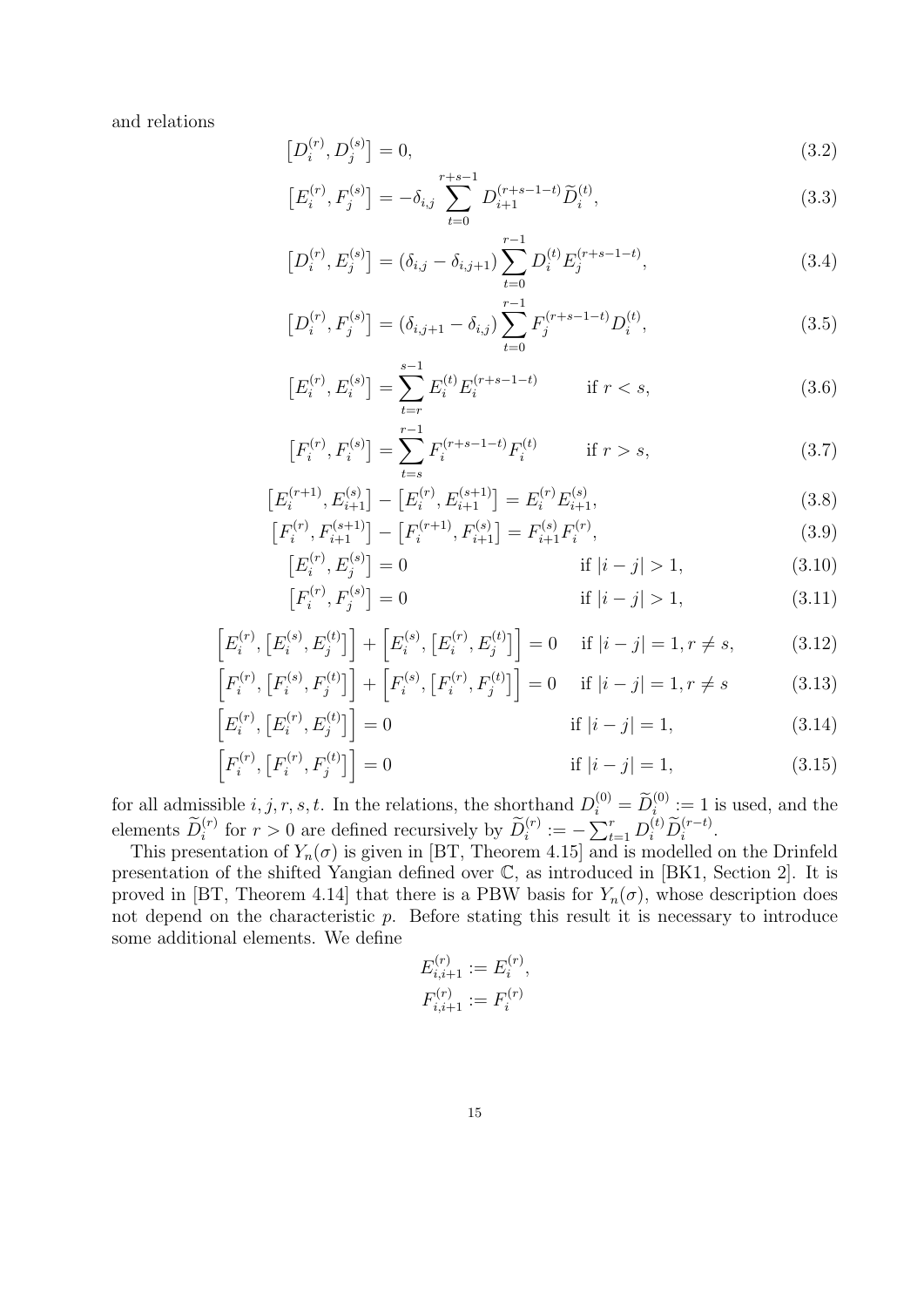for  $i = 1, \ldots, n - 1$ , and inductively define

$$
E_{i,j}^{(r)} := [E_{i,j-1}^{(r-s_{j-1,j})}, E_{j-1}^{(s_{j-1,j}+1)}] \text{ for } 1 \le i < j \le n \text{ and } r > s_{i,j},
$$
\n(3.16)

$$
F_{i,j}^{(r)} := [F_{j-1}^{(s_{j,j-1}+1)}, F_{i,j-1}^{(r-s_{j,j-1})}] \text{ for } 1 \le i < j \le n \text{ and } r > s_{j,i}.
$$
 (3.17)

Then [BT, Theorem 4.14] says that monomials in the elements

$$
\{D_i^{(r)} \mid 1 \le i \le n, r > 0\} \cup \{E_{i,j}^{(r)} \mid 1 \le i < j \le n, r > s_{i,j}\}\
$$
  

$$
\cup \{F_{i,j}^{(r)} \mid 1 \le i < j \le n, r > s_{j,i}\}\
$$
(3.18)

in any fixed order give a basis of  $Y_n(\sigma)$ .

The shifted Yangian has the *canonical filtration* which we denote  $Y_n(\sigma) = \bigcup_{r \geq 0} \mathcal{F}_r Y_n(\sigma)$ and is defined by declaring that  $D_i^{(r)}$  $\mathcal{F}_i^{(r)}, E_{i,j}^{(r)}, F_{i,j}^{(r)} \in \mathcal{F}_r Y_n(\sigma)$ , i.e. that  $\mathcal{F}_r Y_n(\sigma)$  is the spanned by the monomials in these elements of total degree  $\leq r$ . It is immediate from the relations  $(3.2)$ – $(3.14)$  that the associated graded algebra gr  $Y_n(\sigma)$  is commutative.

The truncated shifted Yangian of level l is denoted  $Y_{n,l}(\sigma)$  and defined to be the quotient of  $Y_n(\sigma)$  by the ideal generated by  $\{D_1^{(r)}\}$  $\binom{r}{1}$  |  $r > p_1$ }; this definition is taken from [BK1, Section 6] where it is given for characteristic 0. We recall that  $l = p_n$ , so that  $p_1 = l - s_{1,n} - s_{n,1}$ . The truncated shifted Yangian inherits the canonical filtration from  $Y_n(\sigma)$  and we write  $Y_{n,l}(\sigma) = \bigcup_{i\geq 0} \mathcal{F}_i Y_{n,l}(\sigma)$ . The associated graded algebra gr  $Y_{n,l}(\sigma)$  is certainly commutative, as it is a quotient of gr  $Y_n(\sigma)$ . When working with  $Y_{n,l}(\sigma)$  we often abuse notation by using the same symbols  $D_i^{(r)}$  $i^{(r)}_{i}$ ,  $E_{i,j}^{(r)}$ ,  $F_{i,j}^{(r)}$  to refer to the elements of  $Y_n(\sigma)$  and their images in  $Y_{n,l}(\sigma)$ .

The next lemma gives a spanning set for  $Y_{n,l}(\sigma)$  and should be viewed as a modular version of [BK1, Lemma 6.1]; though we note that it is less general as we do not deal with parabolic presentations here. We recover the full PBW theorem for  $Y_{n,l}(\sigma)$ , i.e. that the spanning set given in the next lemma is actually a basis, once we have clarified the connection with  $U(\mathfrak{g},e)$  in Theorem 4.3.

Lemma 3.1. The monomials in the elements

$$
\{D_i^{(r)} \mid 1 \le i \le n, 0 < r \le p_i\} \cup \{E_{i,j}^{(r)} \mid 1 \le i < j \le n, s_{i,j} < r \le s_{i,j} + p_i\} \qquad \qquad (3.19)
$$
\n
$$
\cup \{F_{i,j}^{(r)} \mid 1 \le i < j \le n, s_{j,i} < r \le s_{j,i} + p_i\}
$$

in any fixed order form a spanning set of  $Y_{n,l}(\sigma)$ .

Proof. Our proof uses the arguments in the proof of [BK1, Lemma 6.1]. As we are not using the more general parabolic presentations of the Yangian as in that proof, we outline the arguments required for the convenience of the reader.

During the proof we frequently refer to degree, by which we always mean filtered degree for the canonical filtration; on occasion we speak about the total degree of a monomial to make the intended meaning clearer. Until the final paragraph we use the word monomials to mean unordered monomials, as this simplifies the exposition. We frequently use that  $gr Y_n(\sigma)$  is commutative, so for  $u \in Y_{n,l}(\sigma)$  of degree r and  $v \in Y_{n,l}(\sigma)$  of degree s, the commutator [u, v] has degree  $\leq r + s - 1$ .

For  $1 \leq k \leq n$  and  $s \geq 1$ , we let:

- $\Omega_k$  be the set of generators given in (3.19) with  $i, j \leq k$ ;
- $\Omega_{k,E}$  be the generators in  $\Omega_k$  along with the generators  $E_{i,k+1}^{(r)}$  with  $1 \leq i \leq k$  and  $s_{i,k+1} < r \leq s_{i,k+1} + p_{k+1}$ ; and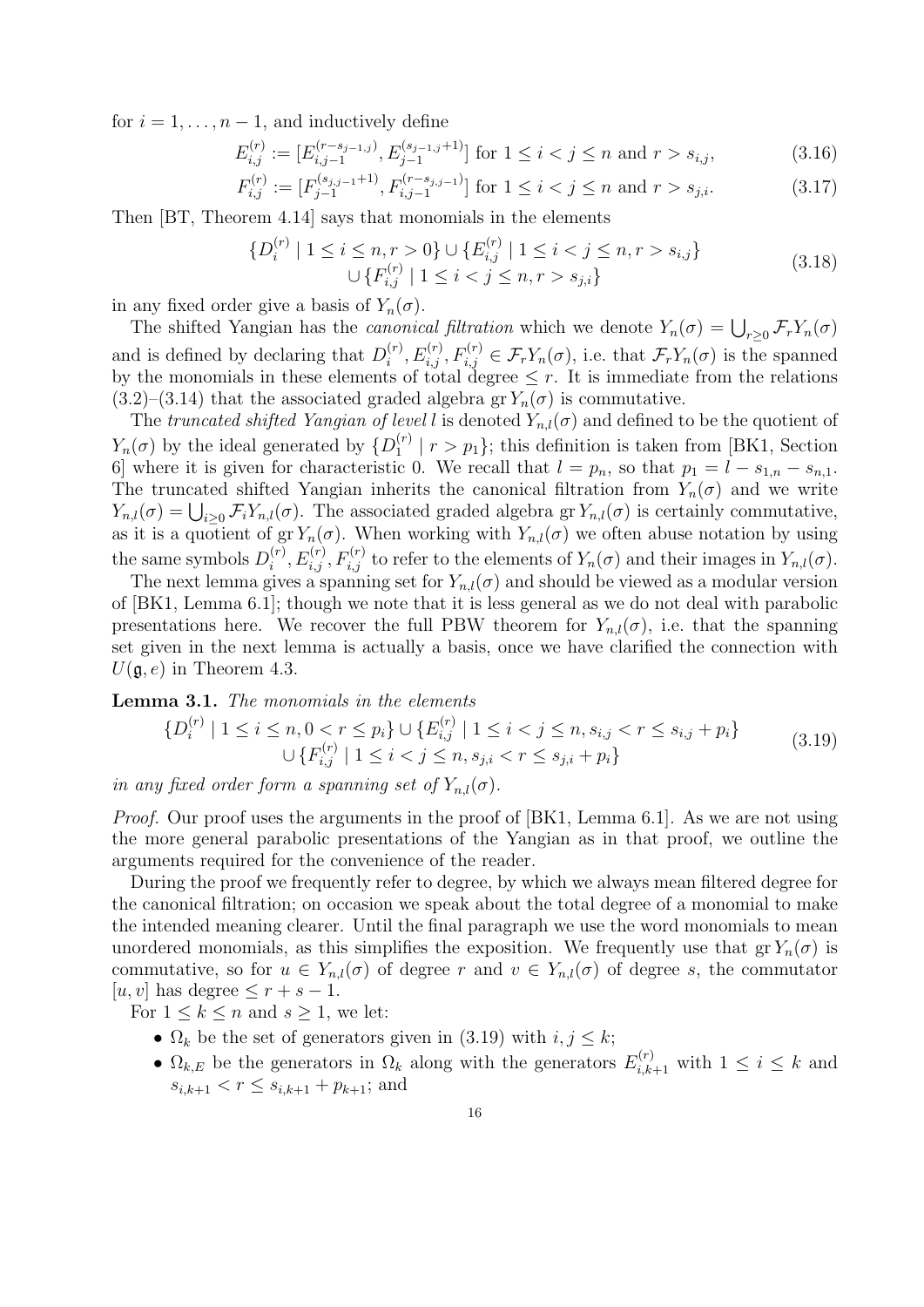•  $\widehat{\Omega}_k$  be the set of generators from (3.18) with  $i, j \leq k$ .

A key observation for us is:

(\*) if  $X \in \Omega_k$  with degree  $r - s_{k,k+1}$ , then  $[X, E_k^{s_{k,k+1}+1}]$  can be written as a linear combination of monomials in  $\Omega_{k,E}$  with total degree r.

This can be checked directly from the relations, and the definition of  $E_{i,j}^{(r)}$  in (3.16). A similar statement holds with " $F$  replacing  $E$ ". Further, we have:

(†) if  $X \in \Omega_{k,E}$  with degree  $r - s_{k+1,k}$ , then  $[X, F_k^{s_{k+1,k}+1}]$  can be written as a linear combination of monomials in  $\Omega_{k+1} \cup \{ \widetilde{D}_k^{(s)} \mid s = p_k + 1, \ldots, p_{k+1} \}$  with total degree r.

Again this is checked directly from the relations, and we note that  $\widetilde{D}_{k}^{(s)}$  can be written in terms of  $D_k^{(t)}$  $\int_{k}^{(t)}$  for  $t \leq s$ .

We show by induction on k that any element in  $\hat{\Omega}_k$  of degree  $r \geq 0$  can be written as a linear combination of monomials in the elements of  $\Omega_k$  of total degree r.

To start the induction we note that the case  $k = 1$  is trivial, because  $D_1^{(r)} = 0$  for  $r > p_1$ in  $Y_{n,l}(\sigma)$ . So suppose inductively we have proved the claim for  $\widehat{\Omega}_k$  and we consider elements of  $\Omega_{k+1}$ .

First consider an element  $E_{i,k+1}^{(r)}$  for  $r > s_{i,k+1} + p_i$ . For  $i < k$ , we use the definition of  $E_{i,k+1}^{(r)}$  in (3.16) to write  $E_{i,k+1}^{(r)} = [E_{i,k}^{(r-s_{k,k+1})}, E_k^{(s_{k,k+1}+1)}]$ . Using the inductive hypothesis  $E_{i,k}^{(r-s_{k,k+1})}$  can be written as a sum of monomials in  $\Omega_k$  of total degree  $r-s_{k,k+1}$ . Now using (\*) we deduce that  $E_{i,k+1}^{(r)}$  can be written as a sum of monomials in  $\Omega_{k,E}$  with total degree r. For  $i = k$ , we have  $E_{i,k+1}^{(r)} = E_k^{(r)}$  $\binom{n(r)}{k}$  and we can use the relation (3.4) to write

$$
E_k^{(r)} = \left[ D_k^{(r-s_{k,k+1})}, E_k^{(s_{k,k+1}+1)} \right] - \sum_{t=1}^{r-s_{k,k+1}-1} D_k^{(t)} E_k^{(r-t)}.
$$

The right hand side of the above is an expressions in elements of  $\widehat{\Omega}_{k+1}$  of degree r. We use property (\*) to deduce that the first term above can be written as a sum of monomials in  $\Omega_{k,E}$  with total degree r. To deal with the second term we do an induction on r.

We can deal with the elements  $F_{i,k+1}^{(r)}$  similarly.

We are left to consider the elements  $D_{k+1}^{(r)}$ . Using (3.3), we write

$$
D_{k+1}^{(r)} = -\left[E_k^{(r-s_{k+1,k})}, F_i^{(s_{k+1,k}+1)}\right] + \sum_{t=1}^r D_{i+1}^{(r-t)} \widetilde{D}_i^{(t)},
$$

For the first term on the right hand side we use the above to write  $E_k^{r-s_{k+1,k}}$  $a_k^{r-s_{k+1,k}}$  as a linear combination of monomials in  $\Omega_{k,E}$  or total degree  $r - s_{k+1,k}$ . Using (†) we rewrite this in terms of monomials in  $\Omega_{k+1} \cup {\{\tilde{D}_k^{(s)}\}}$  $\binom{s}{k}$  |  $s = p_k + 1, \ldots, p_{k+1}$ . Now we can use the inductive hypothesis to write this as linear combination of monomials in  $\Omega_{k+1}$ . The second term can be dealt with by induction on r.

To finish the proof, we have to observe that for a fixed order on the elements given in (3.19), an unordered monomial can be written as a linear combination of ordered monomials. This is easily done using that  $gr Y_n(\sigma)$  is commutative, an induction on degree, and what has already been proved.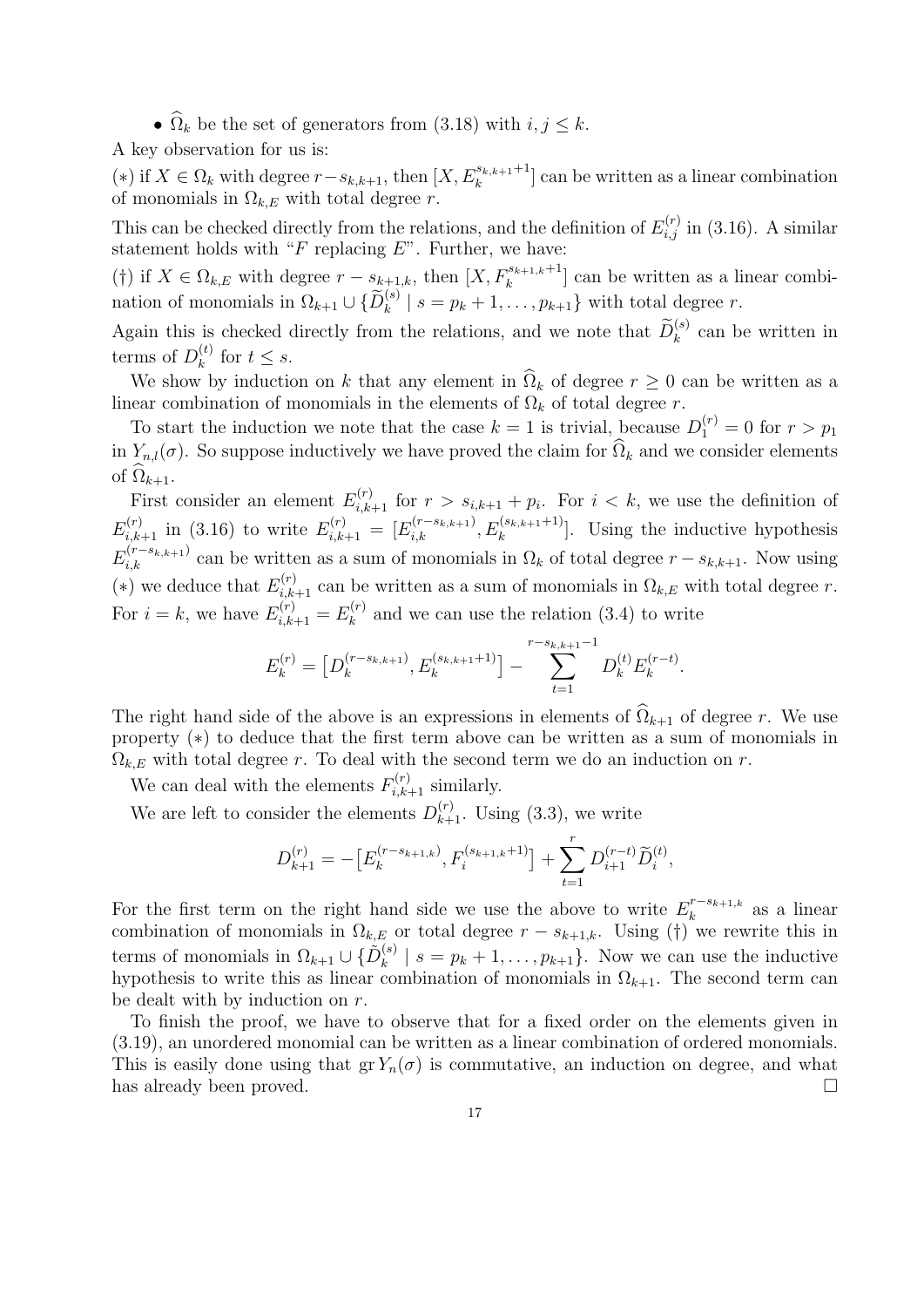Let  $Y_{n,l}(\sigma)^{ab}$  denote the maximal abelian quotient of  $Y_{n,l}(\sigma)$  obtained by factoring out the ideal generated by all commutators  $\{[u, v] | u, v \in Y_{n,l}(\sigma)\}\$ . So the isomorphism classes of one dimensional representations of  $Y_{n,l}(\sigma)$  are in one-to-one correspondence with maximal ideals of  $Y_{n,l}(\sigma)^{ab}$ . A calculation due to Premet within the proof of [Pr3, Theorem 3.3] shows that  $Y_{n,l}(\sigma)$ <sup>ab</sup> is generated by a particular subset of the elements (3.19) as stated in the following lemma. Although [Pr3, Theorem 3.3] is only stated in the characteristic 0 case, the required calculation works directly from the relations and we can observe that it is valid in characteristic p.

**Lemma 3.2.** The algebra  $Y_{n,l}(\sigma)^{ab}$  is generated by the l elements

$$
\{\dot{D}_i^{(r)} \mid i = 1, ..., n, 0 < r \le p_i - p_{i-1}\},
$$

where  $\dot{D}_i^{(r)}$  $i^{(r)}$  denotes the image of  $D_i^{(r)}$  $i^{(r)}$  in  $Y_{n,l}(\sigma)^{\text{ab}}$ .

#### 4.  $U(\mathfrak{g},e)$  as modular truncated shifted Yangian

We proceed with the notation in Section 2 and recall that  $U(\mathfrak{g},e)$  is the invariant algebra  $U(\mathfrak{p})^{\text{tw}(M)}$  for the twisted adjoint action of M on  $U(\mathfrak{p})$ . The goal of the current section is to show that  $U(\mathfrak{g},e)$  is isomorphic to the truncated shifted Yangian  $Y_{n,l}(\sigma)$  of level l.

First we recall some remarkable formulas from [BK1, §9] for elements of  $U(\mathfrak{p})$ , which are actually invariants for the twisted adjoint action of M as proved in Lemma 4.1. We refer also to [BK2, §3.3], as our notation is closer to the notation used there. The weight  $\eta \in \mathfrak{t}^*$ from (2.9) is required to define these invariants, and we note that  $\eta$  extends to a character of **p**. For  $e_{i,j} \in \mathfrak{p}$  we define

$$
\tilde{e}_{i,j} := e_{i,j} + \eta(e_{i,j}).
$$

Now for  $1 \leq i, j \leq n, 0 \leq x < n$  and  $r \geq 1$ , we let

$$
T_{i,j;x}^{(r)} := \sum_{s=1}^{r} (-1)^{r-s} \sum_{\substack{i_1,\dots,i_s\\j_1,\dots,j_s}} (-1)^{|\{t=1,\dots,s-1\}| \text{row}(j_t) \le x\}|_{\tilde{e}_{i_1,j_1}} \dots \tilde{e}_{i_s,j_s} \in U(\mathfrak{p}) \tag{4.1}
$$

where the sum is taken over all  $1 \leq i_1, \ldots, i_s, j_1, \ldots, j_s \leq N$  such that

- (a)  $col(j_1) col(i_1) + \cdots + col(j_s) col(i_s) + s = r;$
- (b) col $(i_t) \leq \text{col}(j_t)$  for each  $t = 1, \ldots, s;$
- (c) if row $(j_t) > x$ , then  $col(j_t) < col(i_{t+1})$  for each  $t = 1, \ldots, s-1$ ;
- (d) if row $(j_t) \leq x$  then  $col(j_t) \geq col(i_{t+1})$  for each  $t = 1, \ldots, s-1;$
- (e) row $(i_1) = i$ , row $(j_s) = j$ ;
- (f) row $(j_t) = \text{row}(i_{t+1})$  for each  $t = 1, ..., s 1$ .

Now define

$$
D_i^{(r)} := T_{i,i;i-1}^{(r)} \text{ for } 1 \le i \le n, r > 0
$$
\n(4.2)

$$
E_i^{(r)} := T_{i,i+1;i}^{(r)} \text{ for } 1 \le i < j \le n, r > s_{i,j} \tag{4.3}
$$

$$
F_i^{(r)} := T_{i+1,i;i}^{(r)} \text{ for } 1 \le i < j \le n, r > s_{j,i}. \tag{4.4}
$$

These elements are denoted by the same symbols as the generators of the truncated shifted Yangian and this will be justified later. First we prove that they are invariants for the twisted adjoint action of M and thus are elements of  $U(\mathfrak{g},e)$ .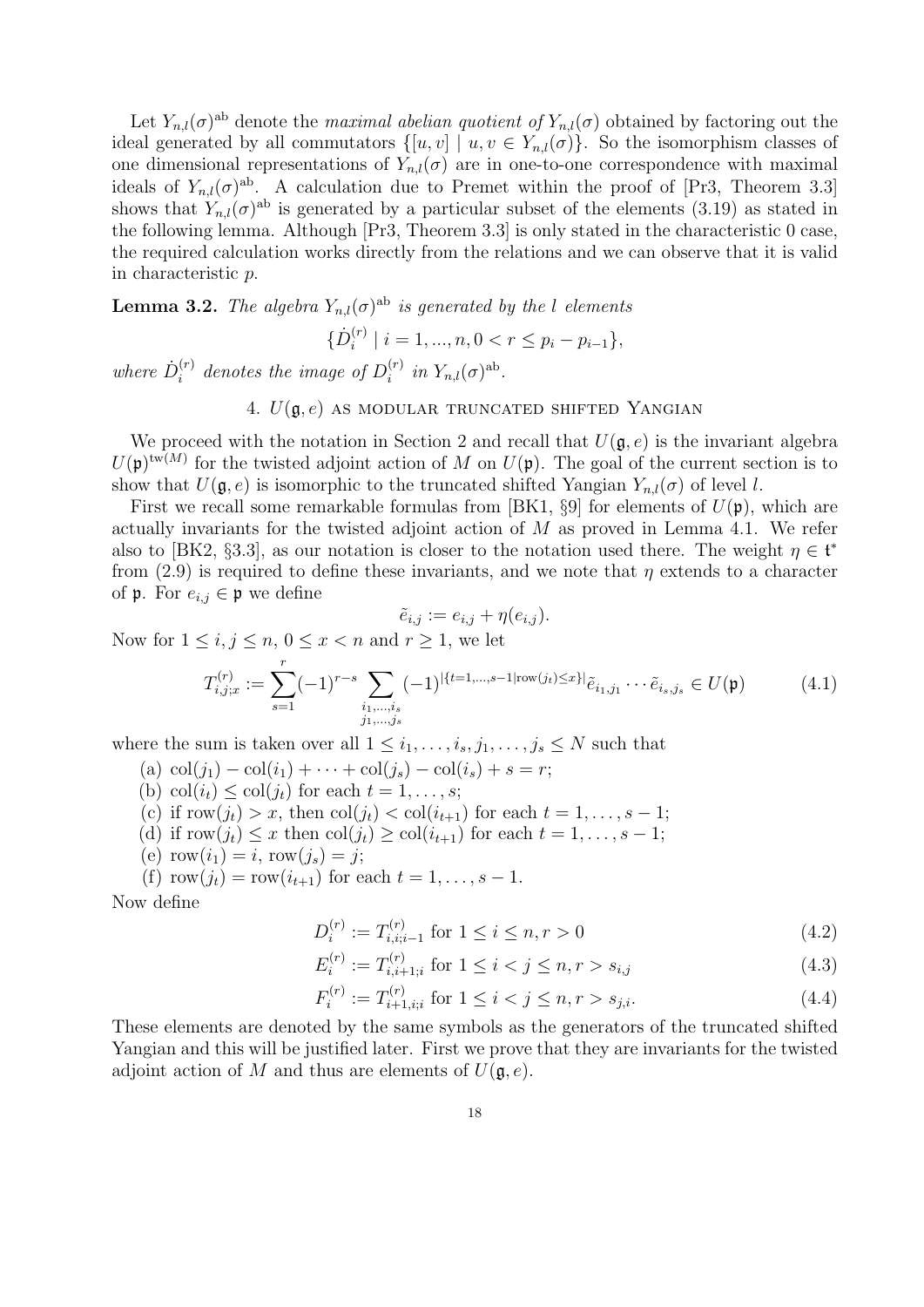**Lemma 4.1.** The elements  $D_i^{(r)}$  $_{i}^{\left( r\right) },\,E_{i}^{\left( r\right) }$  $\int_i^{(r)}$  and  $F_i^{(r)}$  $i^{(r)}$  of  $U(\mathfrak{p})$  defined in  $(4.2)$ ,  $(4.3)$  and  $(4.4)$  are all invariant under the twisted adjoint action of M.

*Proof.* Recall from §2.1 that  $\mathfrak{g}_{\mathbb{C}} = \mathfrak{gl}_N(\mathbb{C})$  and  $\mathfrak{g}_{\mathbb{Z}} = \mathfrak{gl}_N(\mathbb{Z})$ ; and we have the subalgebras  $\mathfrak{p}_{\mathbb{C}}$ ,  $m_{\mathbb{C}}$ ,  $\mathfrak{p}_{\mathbb{Z}}$  and  $m_{\mathbb{Z}}$ .

Let  $X_i^{(r)} \in U(\mathfrak{p})$  be one of the elements defined by (4.2), (4.3) or (4.4). Throughout this proof we abuse notation slightly by simultaneously viewing  $X_i^{(r)}$  $i^{(r)}$  also as an element of  $U(\mathfrak{p}_{\mathbb{Z}})$ and of  $U(\mathfrak{p}_{\mathbb{C}})$ .

According to [BK1, Lemma 10.12], we have that  $X_i^{(r)} \in U(\mathfrak{p}_{\mathbb{C}})$  is invariant under the twisted adjoint action of  $\mathfrak{m}_{\mathbb{C}}$ . This twisted adjoint action is defined by

$$
tw(x)u := pr(ad(x)u)
$$

for  $x \in \mathfrak{m}_{\mathbb{C}}$  and  $u \in U(\mathfrak{p}_{\mathbb{C}})$ . We see that the twisted adjoint action of  $\mathfrak{m}_{\mathbb{C}}$  exponentiates to give the twisted adjoint action of  $M_{\mathbb{C}}$  as defined in (2.6). Thus we deduce that  $X_i^{(r)}$  $i^{(r)}$  is an invariant for the twisted adjoint action of  $M_{\mathbb{C}}$ .

Now let  $1 \leq i, j \leq N$  such that  $e_{i,j} \in \mathfrak{m}_{\mathbb{C}}$ . Let t be an indeterminate and consider the homomorphism  $U(\mathfrak{g}_{\mathbb{C}})[t] \to U(\mathfrak{g}_{\mathbb{C}})[t]$  determined by  $e_{k,l} \mapsto e_{k,l}+t\delta_{j,k}e_{i,l}-t\delta_{l,i}e_{k,j}-t^2\delta_{j,k}\delta_{l,i}e_{i,j}$ which "gives the action of  $u_{i,j}(t)$  on  $e_{k,l}$ " as in (2.1). This preserves the integral form  $U(\mathfrak{g}_\mathbb{Z})[t]$ of  $U(\mathfrak{g}_{\mathbb{C}})[t]$  and, composing with the projection  $U(\mathfrak{g}_{\mathbb{Z}})[t] \to U(\mathfrak{p}_{\mathbb{Z}})[t]$  along the direct sum decomposition  $U(\mathfrak{g}_{\mathbb{Z}})[t] = U(\mathfrak{p}_{\mathbb{Z}})[t] \oplus U(\mathfrak{g}_{\mathbb{Z}})[t] \{x - \chi(x) \mid x \in \mathfrak{m}_{\mathbb{Z}}\},\$ we obtain a Z-module homomorphism  $\psi_{i,j}: U(\mathfrak{p}_{\mathbb{Z}})[t] \to U(\mathfrak{p}_{\mathbb{Z}})[t]$ . By the observations of the previous paragraph,  $\psi_{i,j}(X_k^{(r)}$  $k_k^{(r)}$ ) –  $X_k^{(r)} \in (t-s)U(\mathfrak{p}_{\mathbb{C}})[t]$  for every  $s \in \mathbb{C}$ . It follows that  $\psi_{i,j}(X_k^{(r)})$  $X_k^{(r)}$ ) –  $X_k^{(r)} = 0$ in  $U(\mathfrak{p}_{\mathbb{C}})[t]$ . Note that  $\bigcap_{s\in\mathbb{C}}(t-s)U(\mathfrak{p}_{\mathbb{C}})[t] = 0$  follows from the fact that  $U(\mathfrak{p}_{\mathbb{C}})[t]$  is a free  $\mathbb{C}[t]$ -module, and  $\bigcap_{s\in\mathbb{C}}(t-s)\mathbb{C}[t]=0$ .

Now consider the equation

$$
\psi_{i,j}(X_k^{(r)}) \otimes 1 - X_k^{(r)} \otimes 1 = 0,
$$

valid in  $U(\mathfrak{p}_\mathbb{Z})[t] \otimes_\mathbb{Z} \mathbb{k} \cong U(\mathfrak{p})[t]$ . Examining the image in  $U(\mathfrak{p}) \cong U(\mathfrak{p})[t]/(t-s)U(\mathfrak{p})[t]$  for all  $s \in \mathbb{k}$ , we deduce that  $X_k^{(r)} \in U(\mathfrak{p})$  is invariant under the twisted adjoint action of the root subgroup  $u_{i,j}(\mathbf{k})$ . Hence,  $X_k^{(r)} \in U(\mathfrak{p})$  is invariant under the twisted adjoint action of  $M$ , and this completes the proof.

We define elements  $E_{i,j}^{(r)} \in U(\mathfrak{p})$  for  $1 \leq i < j \leq n$  and  $r > s_{i,j}$  from the expressions for  $E_i^{(r)} \in U(\mathfrak{p})$  given in (4.3) and the recursive formula in (3.16); we define  $F_{i,j}^{(r)} \in U(\mathfrak{p})$ similarly. From these definitions and Lemma 4.1, we have that these  $E_{i,j}^{(r)}$  and  $F_{i,j}^{(r)}$  are actually elements of  $U(\mathfrak{g},e)$ . For the next lemma we recall the basis for  $\mathfrak{g}^e$  from Lemma 2.1, and the notation for elements  $e^a$  in  $U(\mathfrak{p})$  given in (2.17).

#### Lemma 4.2.

- (a) For  $1 \leq i \leq n$ , and  $1 \leq r \leq p_i$ , we have  $D_i^{(r)} = (-1)^{r-1} c_{i,i}^{(r)} + u$ , where u is a linear combination of terms  $e^a$  satisfying either  $|a|_e = r$  and  $|a| > 1$ , or  $|a|_e < r$ .
- (b) For  $1 \le i < j \le n$ , and  $s_{i,j} < r \le p_i + s_{i,j}$ , we have  $E_{i,j}^{(r)} = (-1)^{r-1} c_{i,j}^{(r)} + u$ , where u is a linear combination of terms  $e^a$  satisfying either  $|a|_e = r$  and  $|a| > 1$ , or  $|a|_e < r$ .
- (c) For  $1 \le i < j \le n$ , and  $s_{j,i} < r \le p_i + s_{j,i}$ , we have  $F_{i,j}^{(r)} = (-1)^{r-1} c_{j,i}^{(r)} + u$ , where u is a linear combination of terms  $e^a$  satisfying either  $|a|_e = r$  and  $|a| > 1$ , or  $|a|_e < r$ .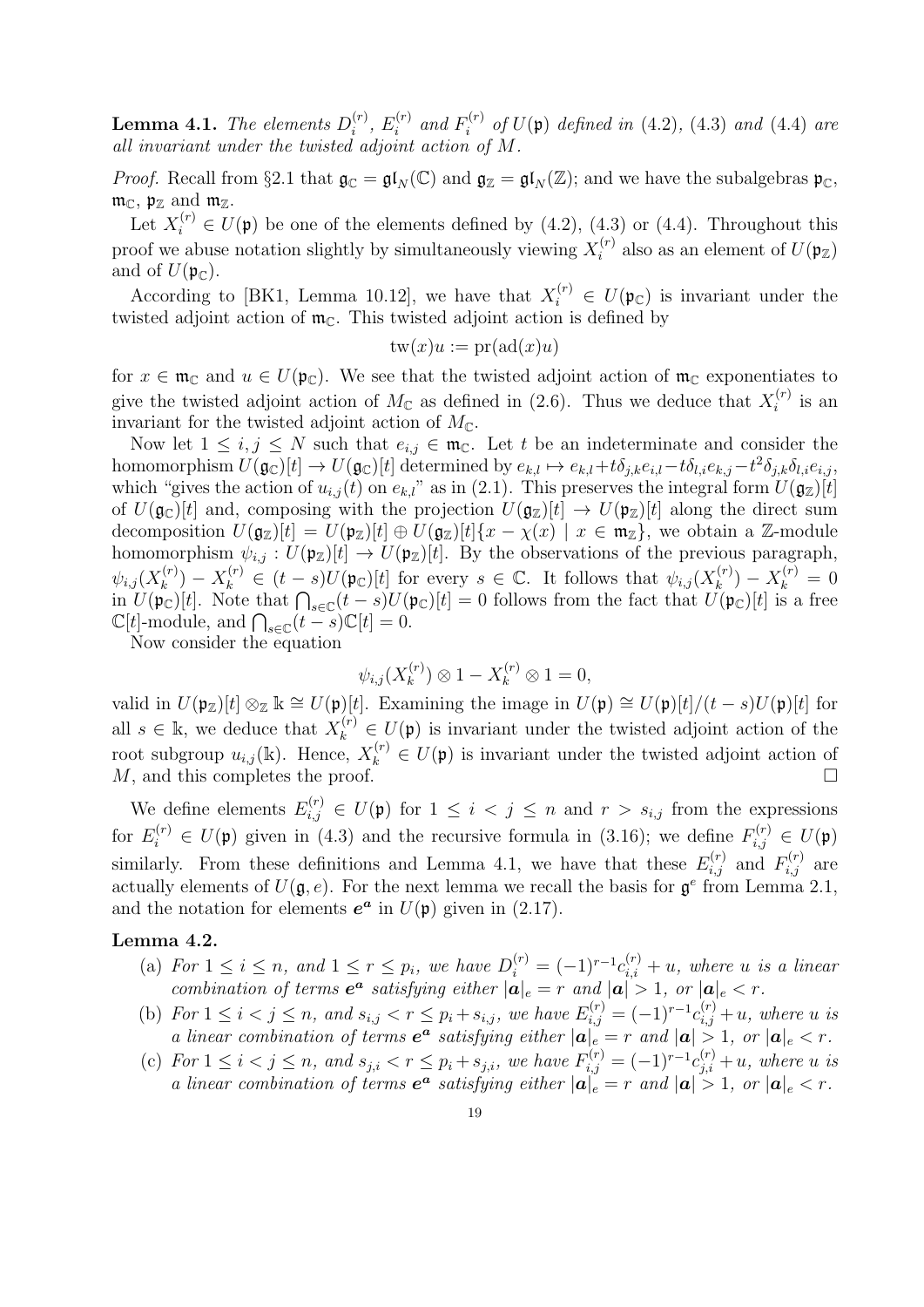(d) The monomials in

$$
\{D_i^{(r)} \mid 1 \le i \le n, 1 \le r \le p_i\} \cup \{E_{i,j}^{(r)} \mid 1 \le i < j \le n, s_{i,j} < r \le p_i + s_{i,j}\}
$$
  

$$
\cup \{F_{i,j}^{(r)} \mid 1 \le i < j \le n, s_{j,i} < r \le p_i + s_{j,i}\}
$$

taken in any fixed order form a basis of  $U(\mathfrak{g},e)$ .

*Proof.* We begin by proving (a). Consider the expression given for  $D_i^{(r)}$  $i^{(r)}$  given by (4.1) and (4.2). We can verify that the terms for  $s > 1$  are a linear combination of terms  $e^a$  satisfying  $|a|_e = r$  and  $|a| > 1$ , or  $|a|_e < r$ . So we are left to show that the  $s = 1$  part is precisely  $(-1)^{r-1}c_{i,i}^{(r)}$ , and this follows directly from the definitions.

The cases of (b) and (c) for  $j = i+1$  are proved similarly to (a). Then using the definitions in  $(3.16)$  and  $(3.17)$  along with Lemma 2.1(b), and  $(2.19)$ , we deduce the statement for all i and  $j$ .

Part (d) is now an immediate consequence of Lemma 2.1(a) and Proposition 2.5.  $\Box$ 

We are now in a position to prove the main result of the section, showing that  $Y_{n,l}(\sigma)$  is isomorphic to  $U(\mathfrak{g},e)$ , which is a modular analogue of [BK1, Theorem 10.1]

**Theorem 4.3.** The map from  $Y_{n,l}(\sigma)$  to  $U(\mathfrak{g},e)$  determined by sending each element of  $Y_{n,l}(\sigma)$  in

$$
\{D_i^{(r)} \mid 1 \le i \le n, r \ge 1\} \cup \{E_i^{(r)} \mid 1 \le i < n, r > s_{i,i+1}\} \cup \{F_i^{(r)} \mid 1 \le i < n, r > s_{i+1,i}\}
$$

to the element of  $U(\mathfrak{g},e)$  denoted by the same symbol defines an isomorphism

$$
Y_{n,l}(\sigma) \stackrel{\sim}{\longrightarrow} U(\mathfrak{g},e).
$$

*Proof.* Consider the elements  $D_i^{(r)}$  $i_i^{(r)}, E_i^{(r)}, F_i^{(r)}$  defined in  $U(\mathfrak{p}_{\mathbb{C}})$  by formulas (4.1), (4.2), (4.3),  $(4.4)$ . It follows from [BK1, Theorem 10.1] that these elements satisfy relations  $(3.2)$ – $(3.13)$ . Also they satisfy  $(3.14)$  and  $(3.15)$  as these follow, over  $\mathbb C$  from [BK1,  $(2.14)$ ,  $(2.15)$ ]. Since all of these relations have integral coefficients they hold in  $U(\mathfrak{p}_\mathbb{Z})$ , and thus also in  $U(\mathfrak{p}) \cong$  $U(\mathfrak{p}_{\mathbb{Z}}) \otimes \mathbb{k}$ . In addition it is clear from the definition of  $D_1^{(r)} \in U(\mathfrak{g},e)$  given in (4.1) and  $(4.2)$ , that  $D_1^{(r)} = 0$  for  $r > p_1$ .

Hence, the map described in the statement does give a homomorphism  $Y_{n,l}(\sigma) \to U(\mathfrak{g}, e)$ . By Lemma 4.2(d), we see that this homomorphism is surjective, and using Lemma 3.1, we deduce that it is injective.

As mentioned before Lemma 3.1, we are now able to deduce a PBW theorem for  $Y_{n,l}(\sigma)$ , as given in [BK1, Corollary 6.3]. This says that the monomials in the elements given in (3.19) taken in any fixed order form a basis of  $Y_{n,l}(\sigma)$ , and follows immediately from Lemma 4.2 and Theorem 4.3.

#### 5. 1-DIMENSIONAL MODULES FOR  $U(\mathfrak{g},e)$

We follow similar methods to those in [Br, Section 2] to classify the 1-dimensional modules for  $U(\mathfrak{g},e)$ . Before stating this in Theorem 5.1 we require some notation, and we also use the generators and relations for  $U(\mathfrak{g},e)$  given by Theorem 4.3 to make some initial deductions about 1-dimensional modules for  $U(\mathfrak{g},e)$ .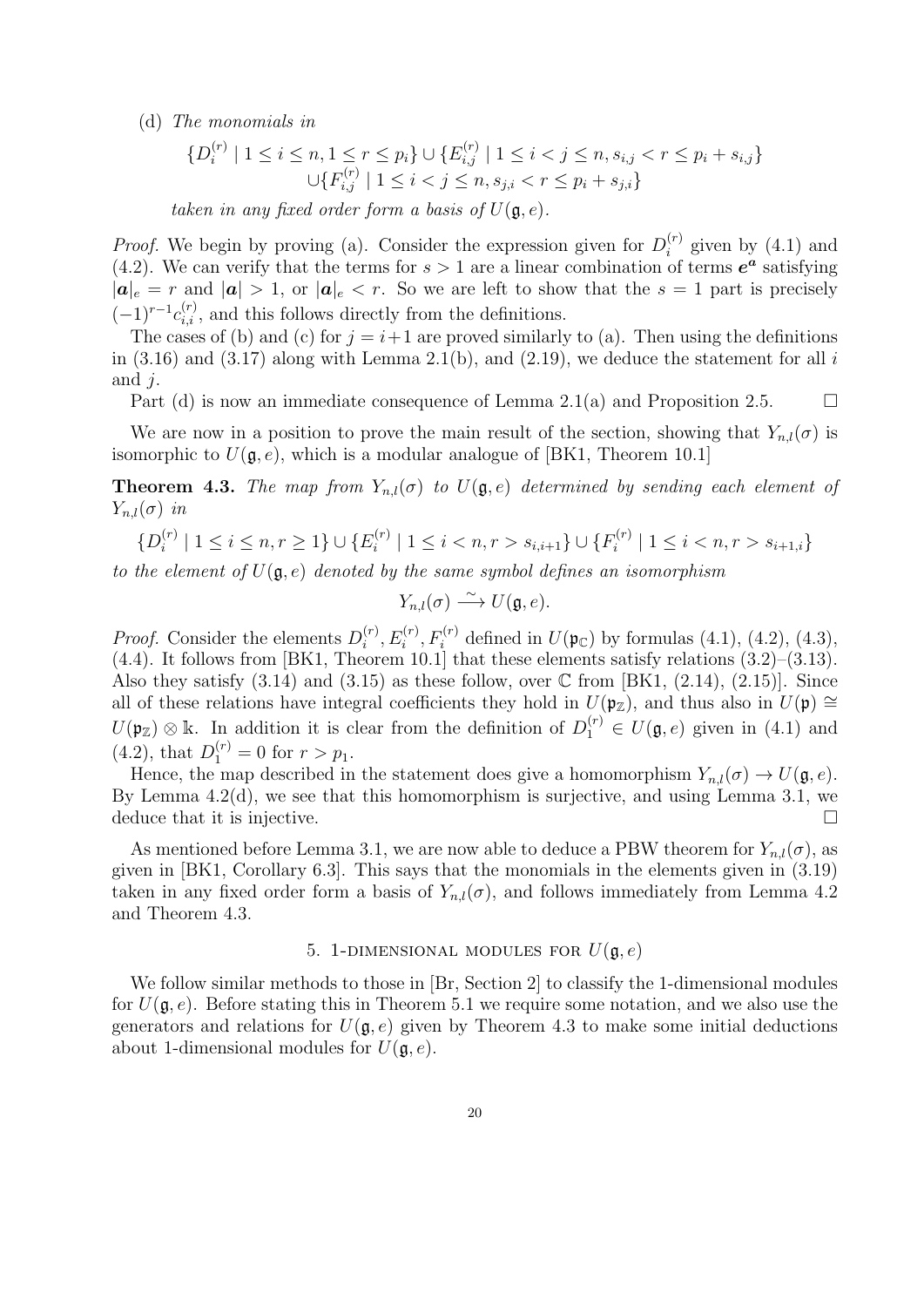It follows from (3.2) and Lemma 4.2 that  $\{D_i^{(r)}\}$  $\{e_i^{(r)} \mid i = 1, \ldots, n, 1 \leq r \leq p_i\}$  generates a subalgebra of  $U(\mathfrak{g},e)$  isomorphic to a polynomial algebra in N variables; we denote this subalgebra by  $U(\mathfrak{g},e)^0$ .

Let  $A \in \text{Tab}_k(\pi)$ . For  $i = 1, \ldots, n$ , we write  $a_{i,1}, \ldots, a_{i,p_i}$  for the entries in the *i*th row of A from left to right. We define the 1-dimensional  $\hat{U}(\mathfrak{g},e)^0$ -module  $\Bbbk_{\overline{A}}$  by saying that  $D_i^{(r)}$  $i_i^{(r)}$  acts on  $\mathbb{k}_A$  by  $e_r(a_{i,1}+i,\ldots,a_{i,p_i}+i)$ ; here  $e_r(x_1,\ldots,x_{p_i})$  is the rth elementary symmetric polynomial in the indeterminates  $x_1, \ldots, x_{p_i}$ . It is clear that  $\mathbb{k}_{\overline{A}}$  depends only on the row equivalence class of A. We note that given  $b_1, \ldots, b_{p_i} \in \mathbb{k}$ , finding  $c_{i,1}, \ldots, c_{i,p_i}$ such that  $e_r(c_1,\ldots,c_{p_i})=b_r$  for each r is equivalent to finding solutions of the polynomial  $t^{p_i} - b_1 t^{p_i-1} + \cdots + (-1)^{p_i-1} b_{p_i-1} t + (-1)^{p_i} b_{p_i}$ . Therefore, since k is algebraically closed, we see that any 1-dimensional  $U(\mathfrak{g},e)^0$ -module is isomorphic to  $\mathbb{k}_{\overline{A}}$  for some  $A \in \text{Tab}_k(\pi)$ . Thus we see that the restriction of any 1-dimensional  $U(\mathfrak{g},e)$ -module to  $U(\mathfrak{g},e)^0$  is isomorphic to  $\mathbb{k}_{\overline{A}}$  for some  $A \in \text{Tab}_\mathbb{k}(\pi)$ , and that such A is defined up to row equivalence. Using the relations (3.4) and (3.5) for  $r=1$ , we see that the generators  $E_i^{(s)}$  $F_i^{(s)}$  and  $F_i^{(s)}$  $i^{(s)}$  act as 0 on any 1-dimensional  $U(\mathfrak{g}, e)$ -module, for all i and s. If the action of  $U(\mathfrak{g}, e)^0$  on  $\mathbb{k}_{\overline{A}}$  can be extended to a  $U(\mathfrak{g},e)$ -module, on which  $E_i^{(s)}$  $F_i^{(s)}$  and  $F_i^{(s)}$  $\widetilde{\mathbb{R}}_{i}^{(s)}$  act as 0, then we denote this module by  $\widetilde{\mathbb{R}}_{\overline{A}}$ . Our goal is thus to determine when  $\widetilde{\mathbb{K}}_{\overline{A}}$  exists, and this is achieved in the following theorem.

**Theorem 5.1.** Let  $A \in \text{Tab}_\mathbb{k}(\pi)$ . There is a 1-dimensional  $U(\mathfrak{g}, e)$ -module  $\widetilde{\mathbb{k}}_{\overline{A}}$ , which extends the action of  $U(\mathfrak{g},e)^0$  on  $\Bbbk_{\overline{A}}$  if and only if A is row equivalent to a column connected tableau. Proof. First let  $A \in \text{Tab}_k(\pi)$  be column connected, with entries in the *i*th row labelled  $a_{i,1}, \ldots, a_{i,p_i}$  for  $i = 1, \ldots, n$ . Recall the 1-dimensional  $U(\mathfrak{h})$ -module  $\widetilde{\mathbb{K}}_A$  defined in §2.5; this can be inflated to a  $U(\mathfrak{p})$  module, which we also denote by  $\mathbb{K}_A$ . Consider the action of the explicit elements  $D_i^{(r)} \in U(\mathfrak{p})$  given in (4.1) and (4.2) on the module  $\widetilde{\mathbb{K}}_A$ . The only summands in the expression for  $D_i^{(r)}$  $\tilde{\mathbf{F}}_i^{(r)}$  that do not act as zero on  $\tilde{\mathbb{K}}_A$  are those which are products  $\tilde{e}_{i_1,j_1}\cdots\tilde{e}_{i_s,j_s}$  such that  $i_1=j_1,\ldots,i_s=j_s$ : terms of this form only occur for  $s=r$ and their sum is precisely  $e_r(\tilde{e}_{i_1,j_1},\ldots,\tilde{e}_{ir,j_r})$ . The t-weight of  $\tilde{k}_A$  is  $\lambda_A - \tilde{\rho}$ , and we have  $\tilde{\rho} = \eta + \rho_{\mathfrak{h}}$  by (2.10). Thus we see that each  $\tilde{e}_{i,i}$  acts on  $\tilde{k}_A$  by  $(\lambda_A + \rho_{\mathfrak{h}})(e_{i,i})$ , because of the shift of  $\eta$  in the definition of  $\tilde{e}_{i,j}$ . Combining all of these observations shows that the action of  $D_i^{(r)}$  $i_i^{(r)}$  on  $\widetilde{\mathbb{K}}_A$  is given by  $e_r(a_{i,1}+i,\ldots,a_{i,p_i}+i)$ . This proves that  $\widetilde{\mathbb{K}}_{\overline{A}}$  exists, under the assumption that  $A$  is column connected.

We move on to prove that  $\widetilde{\mathbb{K}}_{\overline{A}}$  exists only if A is column connected. To do this first note that the action  $U(\mathfrak{g},e)$  on any 1-dimensional factors to an action of the abelianization  $U(\mathfrak{g},e)^{ab}$  of  $U(\mathfrak{g},e)$ . By Lemma 3.2 and Theorem 4.3 we know that  $U(\mathfrak{g},e)^{ab}$  is generated by the images of the  $l$  elements

$$
\{D_i^{(r)} \mid i = 1, \ldots, n, 0 < r \leq p_i - p_{i-1}\}.
$$

So any 1-dimensional  $U(\mathfrak{g}, e)$ -module is determined uniquely by the action of these elements. Thus to show that any one dimensional  $U(\mathfrak{g}, e)$ -module is of the form  $\widetilde{\mathbb{K}}_{\overline{A}}$  for some column connected  $A \in \text{Tab}_k(\pi)$ , it suffices to show that for any set

$$
\{a_i^{(r)} \mid i = 1, \ldots, n, 0 < r \leq p_i - p_{i-1}\}.
$$

where  $a_i^{(r)} \in \mathbb{k}$ , there is a column connected  $A \in \text{Tab}_k(\pi)$  such that the action of  $D_i^{(r)}$  $i^{(r)}$  on  $\widetilde{\mathbb{K}}_{\overline{A}}$  is given by  $a_i^{(r)}$  $i_i^{(r)}$  for  $i = 1, \ldots, n$  and  $0 \le r \le p_i - p_{i-1}$ . This is proved "over the complex" 21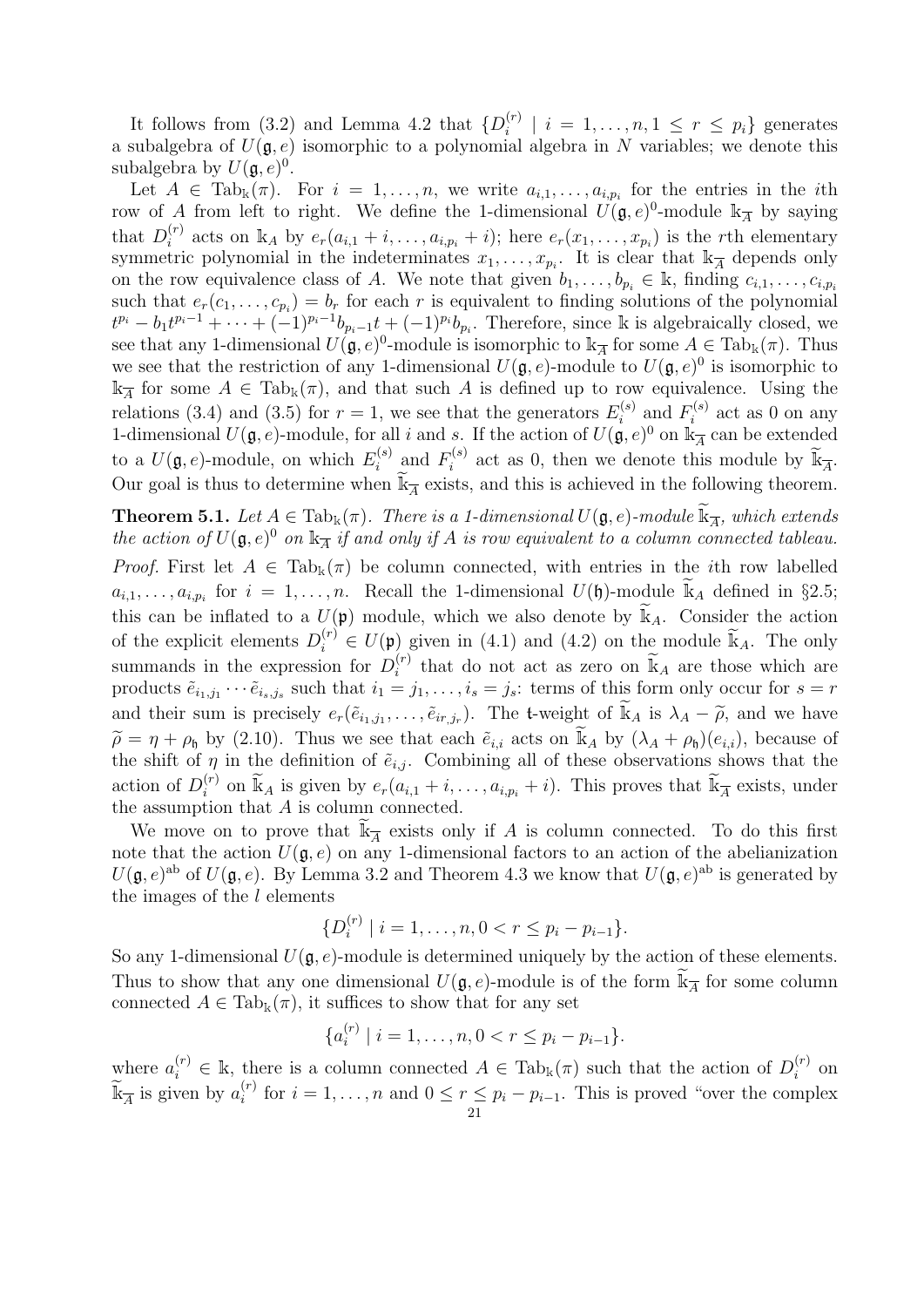numbers" at the end of [Br, Section 2], and depends crucially on [Br, Lemma 2.6]. It can be observed that the proof of this lemma is also valid over an algebraically closed field of characteristic p. From this we can deduce that all 1-dimensional  $U(\mathfrak{g},e)$ -modules are of the form  $\tilde{\mathbb{K}}_{\overline{A}}$  for some column connected  $A \in \text{Tab}_{\mathbb{k}}(\pi)$ .

As mentioned after the statement of Lemma 3.2, the abelianization of  $Y_{n,l}(\sigma)$  is actually a polynomial algebra on the generators given in that lemma. This can now be deduced immediately from the proof of Theorem 5.1, which shows that there are 1-dimensional modules for  $Y_{n,l}(\sigma)$  on which these generators can act by arbitrary elements of k.

#### 6. 1-DIMENSIONAL MODULES FOR  $U_0(\mathfrak{g}, e)$

From Theorem 5.1 we have a classification of 1-dimensional  $U(\mathfrak{g},e)$ -modules given by the modules  $\widetilde{\mathbb{K}}_{\overline{A}}$  for  $A \in \text{Tab}_{\mathbb{K}}(\pi)$  ranging over a set of representatives of row equivalence classes of column connected tableaux. Our next theorem determines for which of these 1-dimensional modules the action of  $U(\mathfrak{g},e)$  factors through the quotient  $U(\mathfrak{g},e) \rightarrow U_0(\mathfrak{g},e)$  to give a 1-dimensional  $U_0(\mathfrak{g}, e)$ -module. Therefore, we obtain a classification of the 1-dimensional  $U_0(\mathfrak{g},e)$ -modules.

**Theorem 6.1.** Let  $A \in \text{Tab}_k(\pi)$  be column connected. Then  $\widetilde{\mathbb{K}}_{\overline{A}}$  factors to a module for  $U_0(\mathfrak{g},e)$  if and only if  $A \in \text{Tab}_{\mathbb{F}_p}(\pi)$ .

*Proof.* Let  $A \in \text{Tab}_k(\pi)$  be column connected with entries labelled  $a_1, \ldots, a_N$  as usual. We see that  $\widetilde{\mathbb{K}}_A$  factors through  $U_{\psi_A}(\mathfrak{p})$ , where  $\psi_A \in \mathfrak{p}^*$  is defined by  $\psi_A(e_{i,j}) = 0$  for  $i \neq j$ , and  $\psi_A(e_{i,i}) = a_i^p - a_i$ . Therefore,  $\widetilde{\Bbbk}_A$  is a module for the reduced W-algebra  $U_{\psi_A}(\mathfrak{g},e)$  as defined in §2.6. From the discussion after Lemma 2.3, we see that  $\widetilde{\mathbb{K}}_{\overline{A}}$  factors to a module for  $U_0(\mathfrak{g}, e)$ if and only if 0 and  $\psi_A$  are conjugate under the twisted M-action.

We next show that  $\psi_A$  is conjugate to 0 under the twisted M-action only if  $\psi_A = 0$ . To do this note that under the identification  $\mathfrak{p}^* \cong e + \mathfrak{m}^{\perp}$  we have that 0 corresponds to e and  $\psi_A$ corresponds to an element  $e + diag(a_1^p - a_1, \ldots, a_N^p - a_N)$ , where we recall that  $diag(d_1, \ldots, d_N)$ denotes the diagonal matrix with *i*th entry  $d_i$ . We have  $e + \text{diag}(a_1^p - a_1, \ldots, a_N^p - a_N) \in \mathfrak{t}$ is nilpotent only if  $diag(a_1^p - a_1, \ldots, a_N^p - a_N) = 0$ . Therefore, e is not in the same M-orbit as  $e + diag(a_1^p - a_1, ..., a_N^p - a_N)$  unless  $a_i^p - a_i = 0$  for all *i*.

Hence, we deduce that  $\widetilde{\mathbb{K}}_{\overline{A}}$  factors to a module for  $U_0(\mathfrak{g}, e)$  if only if  $a_i^p - a_i = 0$  for all i. This is case if and only if  $a_i \in \mathbb{F}_p$  for all i, so that  $A \in \text{Tab}_{\mathbb{F}_p}(\pi)$ .

#### 7. MINIMAL DIMENSIONAL MODULES FOR  $U_{\chi}(\mathfrak{g})$

Armed with Premet's equivalence (Theorem 2.4), Theorem 2.2 and Theorem 6.1, we are ready to prove our main theorem.

*Proof of Theorem 1.1.* Let  $c_{\pi}$  the number of row equivalence classes in  $\text{Tab}_{\mathbb{F}_p}(\pi)$  containing a column connected tableau. By Theorem 6.1, we know that the number of isomorphism classes of 1-dimensional modules for  $U_0(\mathfrak{g}, e)$ -modules is  $c_\pi$ . Thus by Theorem 2.4 the number of minimal dimensional  $U_{\chi}(\mathfrak{g})$ -modules is  $c_{\pi}$ .

Given column connected  $A \in \text{Tab}_{\mathbb{F}_p}(\pi)$ , we have that  $L_{\chi}(A)$  is  $p^{d_{\chi}}$ -dimensional by Theorem 2.2. Also up to isomorphism  $L<sub>x</sub>(A)$  depends only on the row equivalence class of A.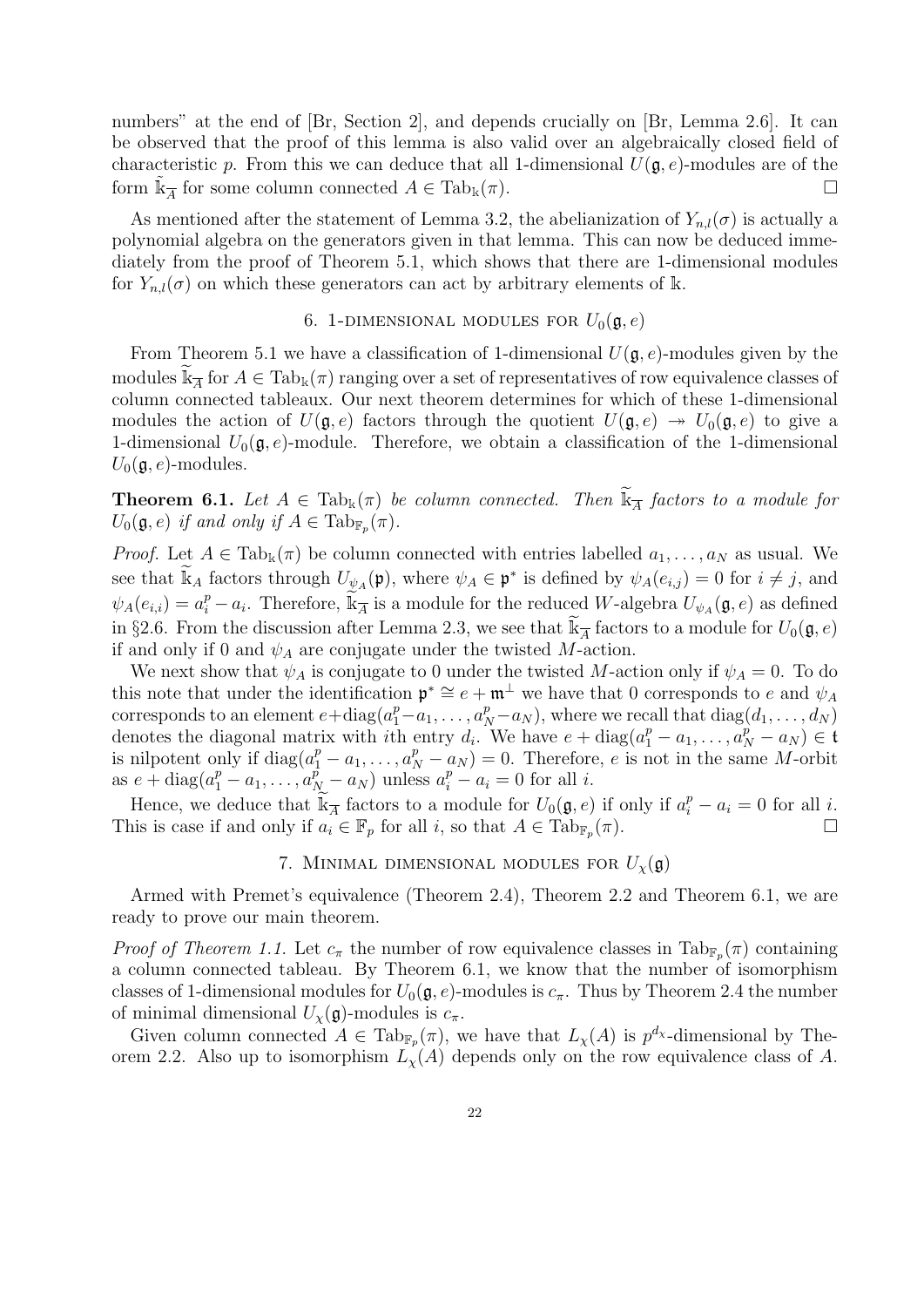Therefore, the modules  $L_{\chi}(A)$  for A ranging over a set of row equivalence classes of column connected tableaux in  $\text{Tab}_{\mathbb{F}_p}(\pi)$  give all  $c_\pi$  isomorphism classes of minimal dimensional modules.  $\square$ 

Now that Theorem 1.1 is proved, Corollary 1.2 follows, as explained in the introduction.

Remark 7.1. It is interesting to know the bijection given by Premet's equivalence between the sets of isomorphism classes of the 1-dimensional  $U_0(\mathfrak{g}, e)$ -modules  $\widetilde{\mathbb{k}}_{\overline{A}}$  and those of the minimal dimensional  $U_{\chi}(\mathfrak{g})$ -modules  $L_{\chi}(A)$ , as A ranges over a set of representatives of row equivalence classes of column connected tableau in  $\text{Tab}_{\mathbb{F}_p}(\pi)$ . It turns out that this bijection sends  $\widetilde{k}_{\overline{A}}$  to  $L_{\chi}(A)$  and we briefly outline some steps that can be used to verify this.

Use the fact that  $L_{\chi}(A) \cong N_{\chi}(A) = U_{\chi}(\mathfrak{g}) \otimes_{U_0(\mathfrak{p})} \overline{\mathbb{k}}_A$  as is given in Theorem 2.2. Then show that  $N_{\chi}(A)^{\mathfrak{m}_{\chi}} \cong \widetilde{\mathbb{K}}_{\overline{A}}$  using the following arguments; we recall here that  $N_{\chi}(A)^{\mathfrak{m}_{\chi}}$  is defined in  $(2.16)$ .

Consider the dual  $N_{\chi}(A)^*$  viewed as a right module for  $U_{\chi}(\mathfrak{g})$ . We observe that  $\lambda_A-\overline{\rho}-\beta=$  $\lambda - \tilde{\rho}$  is the weight of a 1-dimensional right  $U_0(\mathfrak{h})$ -module, which we denote by  $\mathbb{k}_{\lambda_A-\bar{\rho}-\beta}$ . Using that any  $U_\chi(\mathfrak{g})$ -module is free as a  $U_\chi(\mathfrak{m})$ -module, it can be proved that  $N_\chi(A)^* \cong$  $\Bbbk_{\lambda_A-\bar{\rho}-\beta}\otimes_{U_0(\mathfrak{p})}U_\chi(\mathfrak{g})$ . Note that it is more natural to consider weight  $\lambda_A-\bar{\rho}+(p-1)\beta$  to prove this isomorphism, and use that this is the t-weight of  $\prod_{\alpha \in \Phi(-)} e_{\alpha}^{p-1} \bar{1}_A \in N_{\chi}(A)$ , where  $\overline{1}_A$  is the generator of  $\mathbb{k}_A$ .

Next consider the Whittaker coinvariants of  $N_{\chi}(A)^*$ . This is defined by  $N_{\chi}(A)^*/N_{\chi}(A)^*$  $\mathfrak{m}_{\chi}$ , and is a right module for  $U(\mathfrak{g},e)$ . It is quite straightforward to show that the Whittaker coinvariants of  $\Bbbk_{\lambda_A-\bar{\rho}-\beta}\otimes_{U_0(\mathfrak{p})}U_\chi(\mathfrak{g})$  is isomorphic to the restriction of right  $U_0(\mathfrak{p})$ -module  $\Bbbk_{\lambda_A-\bar{\rho}-\beta}$  to  $U(\mathfrak{g},e)$ , so the same is true for the Whittaker coinvariants of  $N_{\chi}(A)^*$ . Standard arguments show that  $N_{\chi}(A)^{m_{\chi}} \cong (N_{\chi}(A)^*/m_{\chi}N_{\chi}(A)^*)^*$ . Then it can be deduced that  $N_{\chi}(A)^{m_{\chi}}$  is isomorphic to the restriction of the left  $U_0(\mathfrak{p})$ -module  $\Bbbk_{\lambda_A-\bar{\rho}-\beta}$  to  $U_0(\mathfrak{g},e)$ .

It just remains to just use the fact that  $\overline{\rho} + \beta = \widetilde{\rho}$  to deduce that  $N_{\chi}(A)^{m_{\chi}} \cong \widetilde{\mathbb{K}}_{\overline{A}}$ .

#### **REFERENCES**

- [BM] R. Bezrukavnikov and I. Mirkovic, Representations of semisimple Lie algebras in prime characteristic and noncommutative Springer resolution, Ann. Math. 178 (2013), 835–919.
- [Br] J. Brundan, Mœglin's theorem and Goldie rank polynomials in Cartan type A, Compos. Math. 147 (2011), 1741–1771.
- [BK1] J. Brundan and A. Kleshchev, Shifted Yangians and finite W-algebras, Adv. Math. 200 (2006), 136– 195.
- [BK2]  $\_\_\_\_\$ n, Representations of shifted Yangians and finite W-algebras, Mem. Amer. Math. Soc. 196 (2008).
- [BT] J. Brundan and L. Topley, The p-centre of Yangians and shifted Yangians, Moscow Math. J., 18 (2018), 617–657.
- [EK] A. G. Elashvili and V. G. Kac, Classification of Good Gradings of Simple Lie Algebras, Lie groups and invariant theory (E. B. Vinberg ed.), pp. 85–104, Amer. Math. Soc. Transl. 213, AMS, 2005.
- [FP1] E. Friedlander and B. Parshall, Modular representation theory of Lie algebras, Amer. J. Math. 110 (1988), 1055–1093.
- [FP2] , Deformations of Lie algebra representations, Amer. J. Math. 112 (1990), 375–395.
- [FP3] , Induction, deformation, and specialization of Lie algebra representations, Math. Ann. 290 (1991), 473–489.
- [GT] S. M. Goodwin and L. Topley, Modular finite W-algebras, Internat. Math. Res. Notices (2018), Art. ID rnx295.